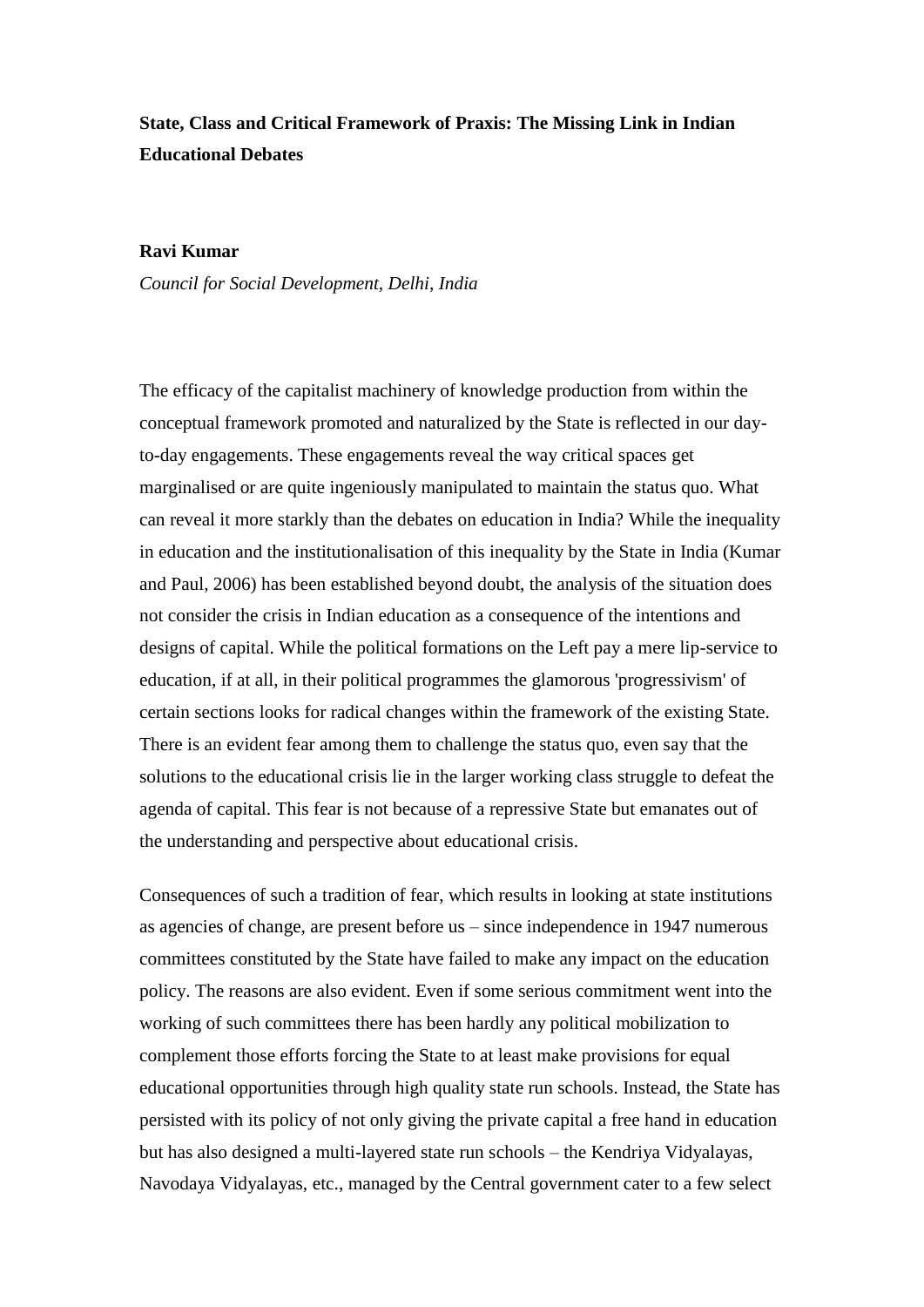elite of the society whereas the poor are left at the mercy of normal government schools which have deficient infrastructure and constitute low priority on government agenda. Between all this the issue of control and manipulation of knowledge formation in schools emerged very sharply with the rise of right wing Bharatiya Janata Party's (BJP) ascendance to power in early 1990s. The textbooks, curriculum and 'progressive' intellectuals all were changed/thrown out and a sectarian policy was sought to be put in place. When the United Progressive Alliance (UPA) government came to power<sup>2</sup> with the Congress Party at helm of affairs with the crucial support of the Left these things were addressed immediately but what has been scuttled is the larger agenda of equity. Within this background of Indian education's history an effort is made here to look at some of the contemporary debates and tendencies in Indian educational discourse. This paper does not provide an extensive review of how educationists look at the educational crisis (it can be found in Kumar, 2006) but it seeks to address the larger common thread running through their ideas, of evading the location of education in the political economy of capitalism.

#### **A Brief Overview of Contemporary Educational Debates**

Educational debates in India during the last decade need to be located in: (1) the context of rise of right wing politics; and (2) in the context of concerns for persistent illiteracy.<sup>3</sup> While the former was characterized by BJP playing a pro-active role in changing curriculum, providing textbooks an overtly Hindu nationalist and proglobalization overtone and controlling the academic institutions through appointing right wing academics, the latter debate is grounded in overall context of neo-liberal policy implications which denies the poor and deprived population of formal schooling in the name of literacy and target oriented programs. The Left-Centre combine opposed the BJP policies in the first debate on grounds that it amounted to institutionalized spread of hatred and communal fascism while the latter debate involves an overwhelming support for neo-liberal agenda due to absence of an effective educational agenda taken up by the Indian Left and the opposition camp constituting of only a miniscule section of intellectuals. When general elections put Congress Party, with indispensable support of Left, in power the 'progressive, democratic and secular' (which is a much widely used class neutral nomenclature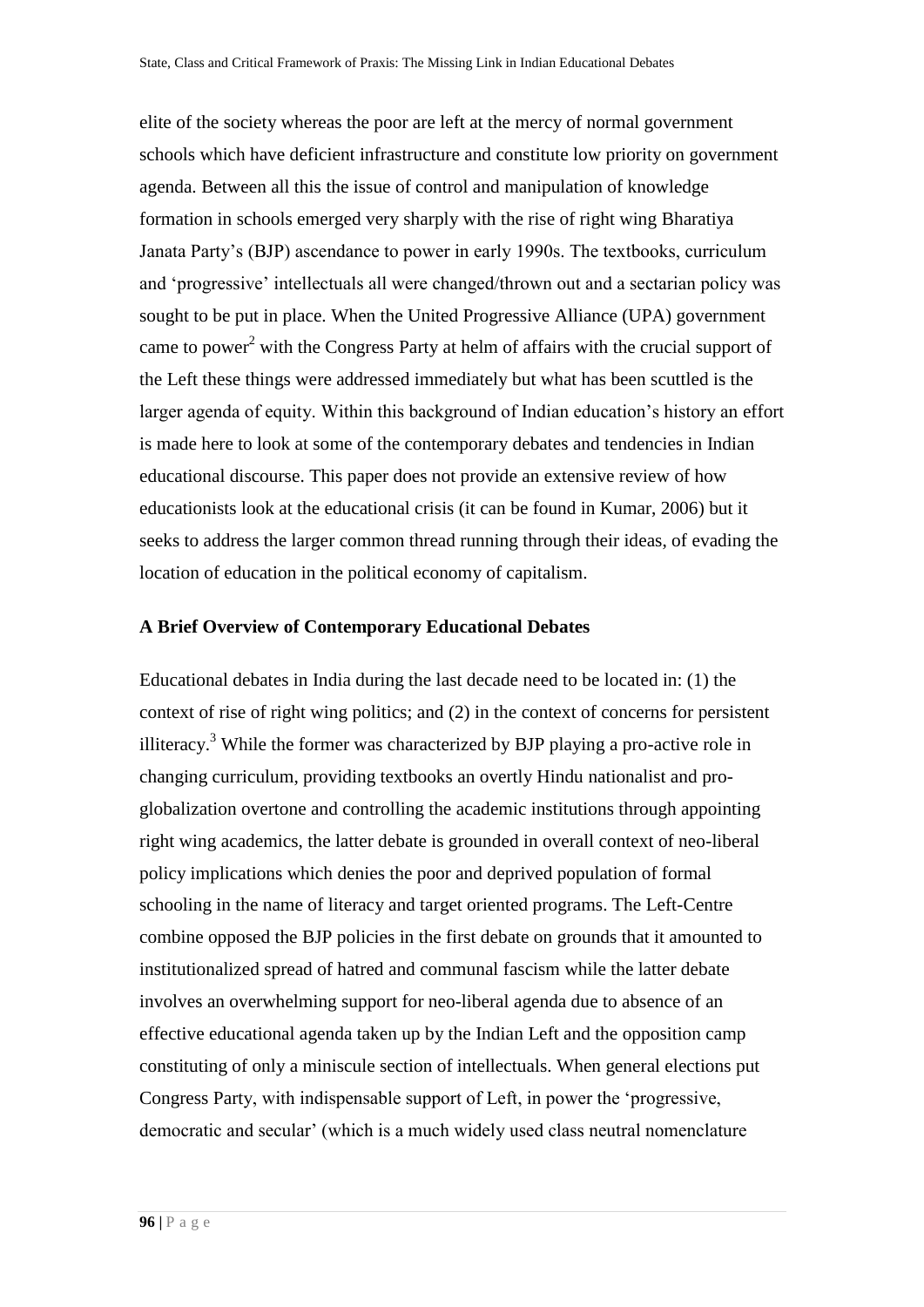representing the anti-BJP forces) intellectuals rejoiced with joy, sliding gradually into a state of contentment, at the victory.

After the new United Progressive Alliance (UPA) government ascended to power, education again acquired tremendous significance. In the context of first debate, academic institutions saw new bosses, Central Advisory Board on Education (CABE) 4 , the highest advisory body in education in India, was constituted, and curriculum reversal process began. In the context of the second debate, things remained largely unchanged, with most of the intellectuals belonging to miniscule group getting either co-opted into state apparatuses or being marginalized by the State or their own ex-comrades in arms. What concerns us here is primarily this second debate, with references to the first one as well because it is impossible to fragment the two and see them as isolated constructs as is generally done.

Without going into the detailed history of debates in Indian education one may conclude that the debates sharpened in post-liberalization era, when private capital became pro-active and state was relegated into the process of being a secondary player in social sector. It is never a direct policy statement that brings such a major decision into force but it is rather a process that puts these ideological moorings into action. The process can be better understood if the trajectory of Indian State and private capital is explored critically. The recent demands for the reinstatement of the welfarist traits of State have, however, failed to locate their demands as well as the changes that the Indian State experienced within a historico-structural framework of analysis. This analysis needs to take into consideration how the State in India has evolved, especially in the post-independent phase and how the character of the ruling class has also altered in due course. It is interesting to look at this trajectory of Indian State – from the days when the Indian bourgeoisie in its initial stages, immediately after Independence in 1947, drew up the Bombay Plan that asked the State to manage the heavy industries, contain foreign finance and leave those industries to the private sector which they could manage (see Mukherjee 2000). We find the increasing pressure from the Indian bourgeoisie mounting by 1980 to open up the economy, easy many restrictions and provide much greater freedom to operate (see Kumar, 2006a).

The developments in education need to be understood in the same manner (for a brief overview of India's educational history (see Kumar 2006b). It was the 'historic'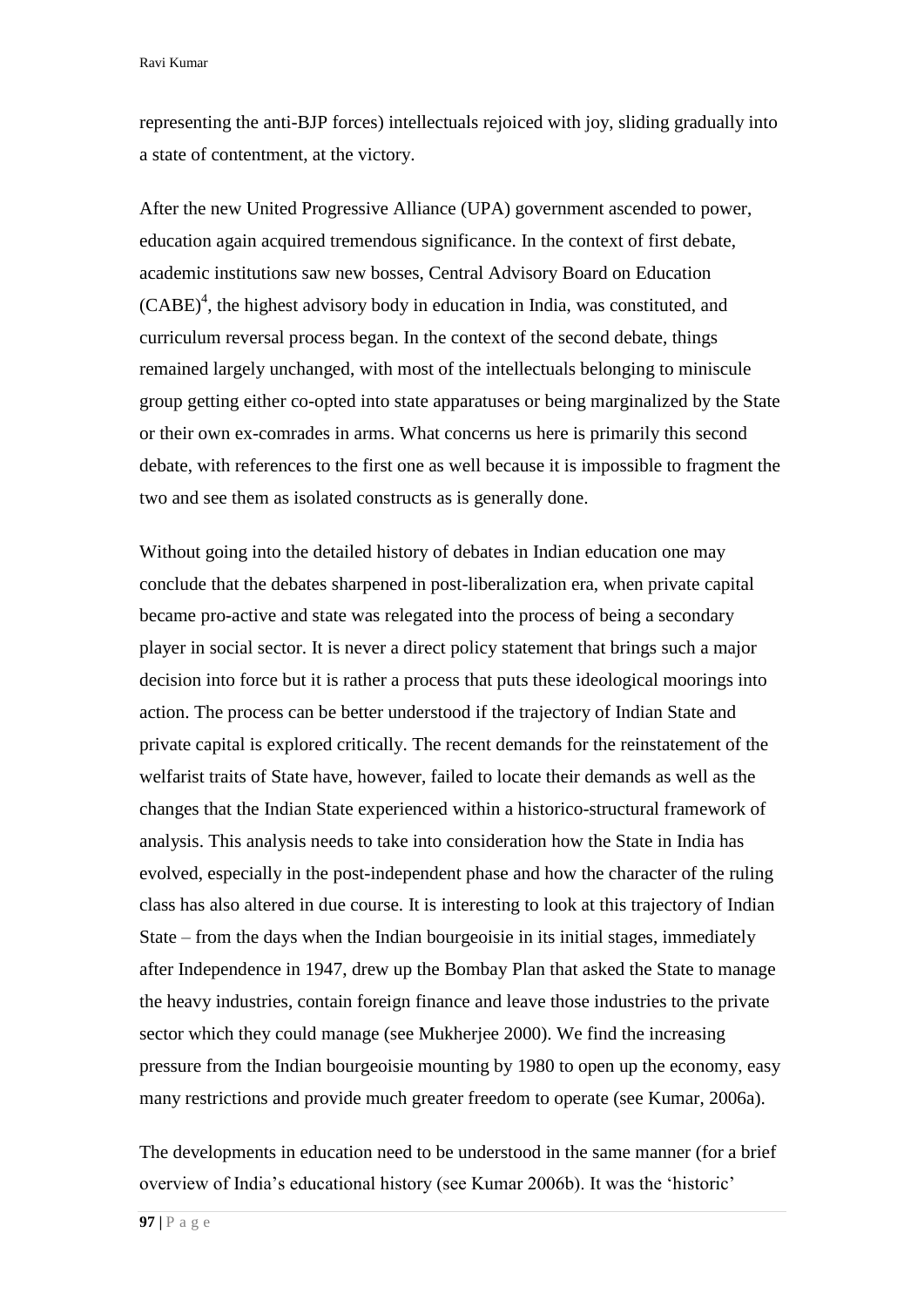Kothari Commission (or Education Commission 1964-1966) that recommended the Common School System<sup>5</sup> (but without any significant recommendation to curb the private schools). The education policy or the government documents after that reiterated the need to have a Common School System till the National Policy on Education (NPE), 1986. Thereafter, the concept has occasionally been paid lip service. Now the education system is highly tilted against the poor and in favour of those who can afford to buy it. There are layers of schools within the government schooling system such as the schools with best facilities, like the chain of Kendriya Vidyalayas and Navodaya Vidyalayas, and the schools with worst facilities the chain of normal formal as well as non-formal education centres and schools. In this extremely strenuous and long trajectory we stand at a critical juncture where the private capital not only co-opts the voices of dissent but also transforms this dissent into a within-system-reform-seeker.

The education debate today comprises, on one hand, of weak and sporadic voices against neo-liberal assault, while on the other hand of the overwhelming state apparatuses and intellectuals-activists supported by private capital which sees education as enhancement of human capital. Recent years have seen state adopting an apparently 'adhoc policy' of meeting targets in education sector, as part of a global strategy of neo-liberal capital to bring education more under strict control. The formal government schools are being neglected and delegitimized on grounds of being ineffective and "redundant" (Dalmia: 2005). In Uttar Pradesh, Bihar and Rajasthan<sup>6</sup> no new government school has been set up in the decade of 1990s in the urban areas, thus giving space to private capital to flourish in education sector even if quality of education is poor (De, Noronha & Samson: 2002). The teachers' unionization is being targeted and government school teachers are being abhorred for their absenteeism (EFA 2005 Report; Lancaster: 2004, also see Bajpai, and Goyal: 2004 on issue of teacher absenteeism responsible for absence of functional literacy in children attending schools) and the State is shrugging off its responsibility in name of financial crunch, which has been often challenged (Sadgopal: 2004: 50-52). The idea of publicprivate partnership appears as the most conspicuous method of inducing full-fledged privatization in education as outlined by many government documents (Government of India: 2001a: 39, para 2.2.70; Government of India: 2004). Thus we find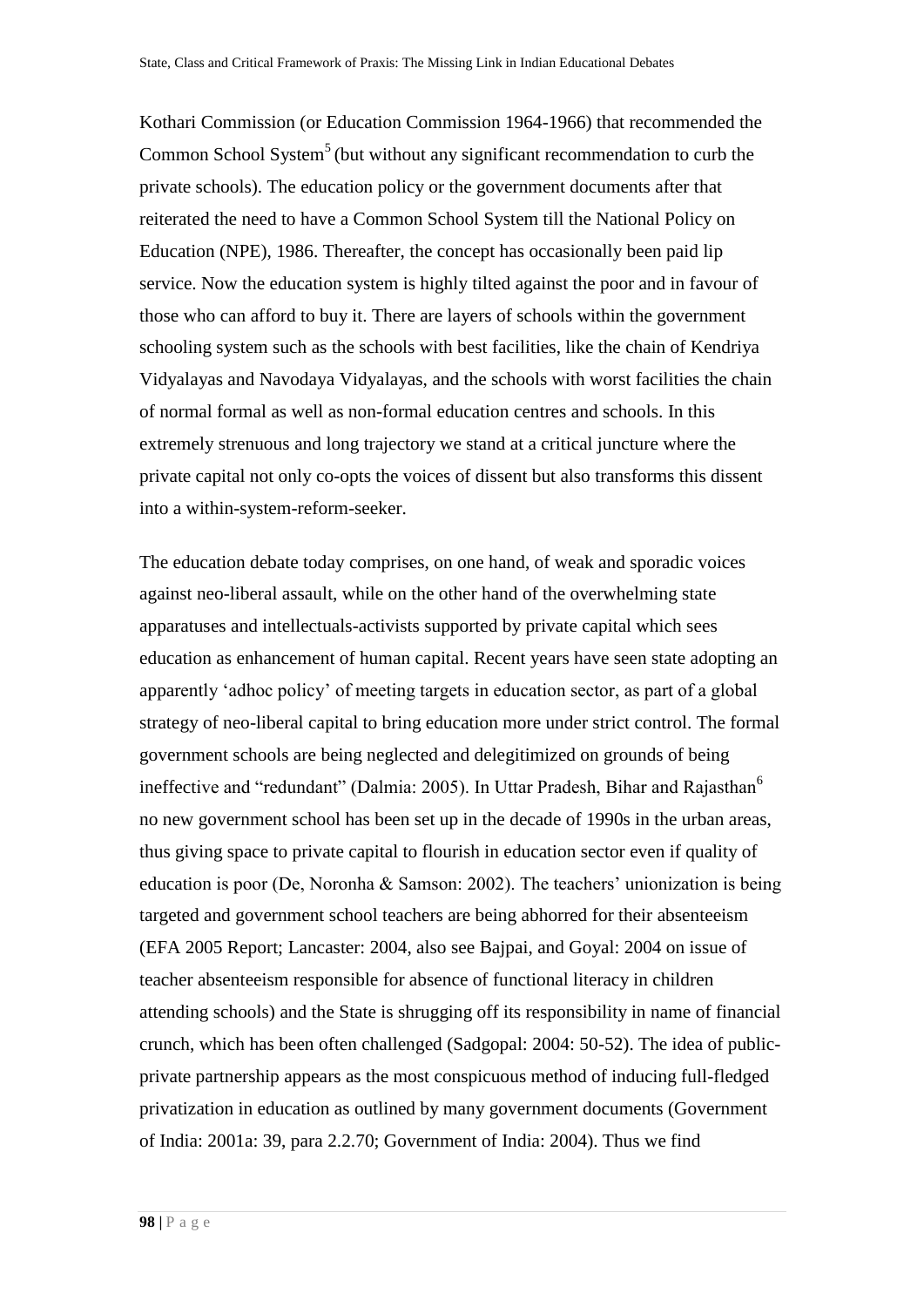overwhelming emphasis on 'alternative methods' of education (which is in fact an attractive nomenclature for poor quality parallel streams of education).

There is a vast majority of population which faces discrimination and is not in position to scale up the ladder of educational attainment like the rich sections. Among such sections we have poor dalits (Nambissan: 1995; Nambissan 2006) and girl child from rural areas and poor households (Nambissan: 2004). We find that the poor, seen as those who cannot afford to purchase education (see Table 1), are getting deprived of education more and more as they cannot afford it. The National Family and Health Survey (NFHS) clearly shows how many children (and more so in the case of girls) drop out of schools due to economic reasons (IIPS and ORC-Macro, 2000). It has been argued by many that despite the government's declaration that the education is free it is not really so (Tilak 1996; Kumar 2006c).

## **Table 1: Percentage Distribution of persons aged 7 and above by level of education and MPCE Class (Rural and Urban)**

|                   |              |          | Level of Education Among Literate |         |        |           |                     |                  |
|-------------------|--------------|----------|-----------------------------------|---------|--------|-----------|---------------------|------------------|
| $M PCE*$<br>Class | not literate | Literate | Literate<br>below                 | Primary | Middle | Secondary | Higher<br>secondary | Graduate<br>and  |
| (Rs)              |              |          | primary                           |         |        |           |                     | above            |
| $0 - 225$         | 65.1         | 34.9     | 52.1                              | 24.6    | 16.3   | 4.9       | 1.4                 | 0.6              |
| 225-255           | 60.4         | 39.6     | 50.0                              | 26.3    | 16.2   | 4.8       | 2.3                 | 0.8              |
| 255-300           | 57.3         | 42.7     | 48.0                              | 26.0    | 16.6   | 6.3       | 2.1                 | $\overline{0.9}$ |
| 300-340           | 52.9         | 47.1     | 44.6                              | 24.2    | 19.7   | 7.6       | 2.5                 | 1.1              |
| 340-380           | 49.2         | 50.8     | 42.3                              | 25.6    | 20.1   | 7.9       | 2.8                 | 1.6              |
| 380-420           | 46.8         | 53.2     | 39.8                              | 24.6    | 21.4   | 9.0       | 3.6                 | 1.5              |
| 420-470           | 43.0         | 57.0     | 37.0                              | 25.8    | 22.3   | 9.6       | 3.7                 | 1.6              |
| 470-525           | 40.5         | 59.5     | 33.1                              | 25.2    | 23.7   | 11.3      | 4.7                 | 2.0              |
| 525-615           | 37.2         | 62.8     | 30.9                              | 24.4    | 24.2   | 12.6      | 5.4                 | 2.7              |
| 615-775           | 32.2         | 67.8     | 25.2                              | 23.6    | 25.2   | 14.7      | 6.9                 | 4.3              |
| 775-950           | 27.6         | 72.4     | 21.7                              | 20.9    | 24.9   | 18.4      | 8.1                 | 5.9              |
| $950+$            | 21.0         | 79.0     | 15.9                              | 18.2    | 22.3   | 20.5      | 12.2                | 11.0             |
| all               | 44.0         | 56.0     | 34.6                              | 24.1    | 22.0   | 11.4      | 5.0                 | 3.0              |

#### **Rural India**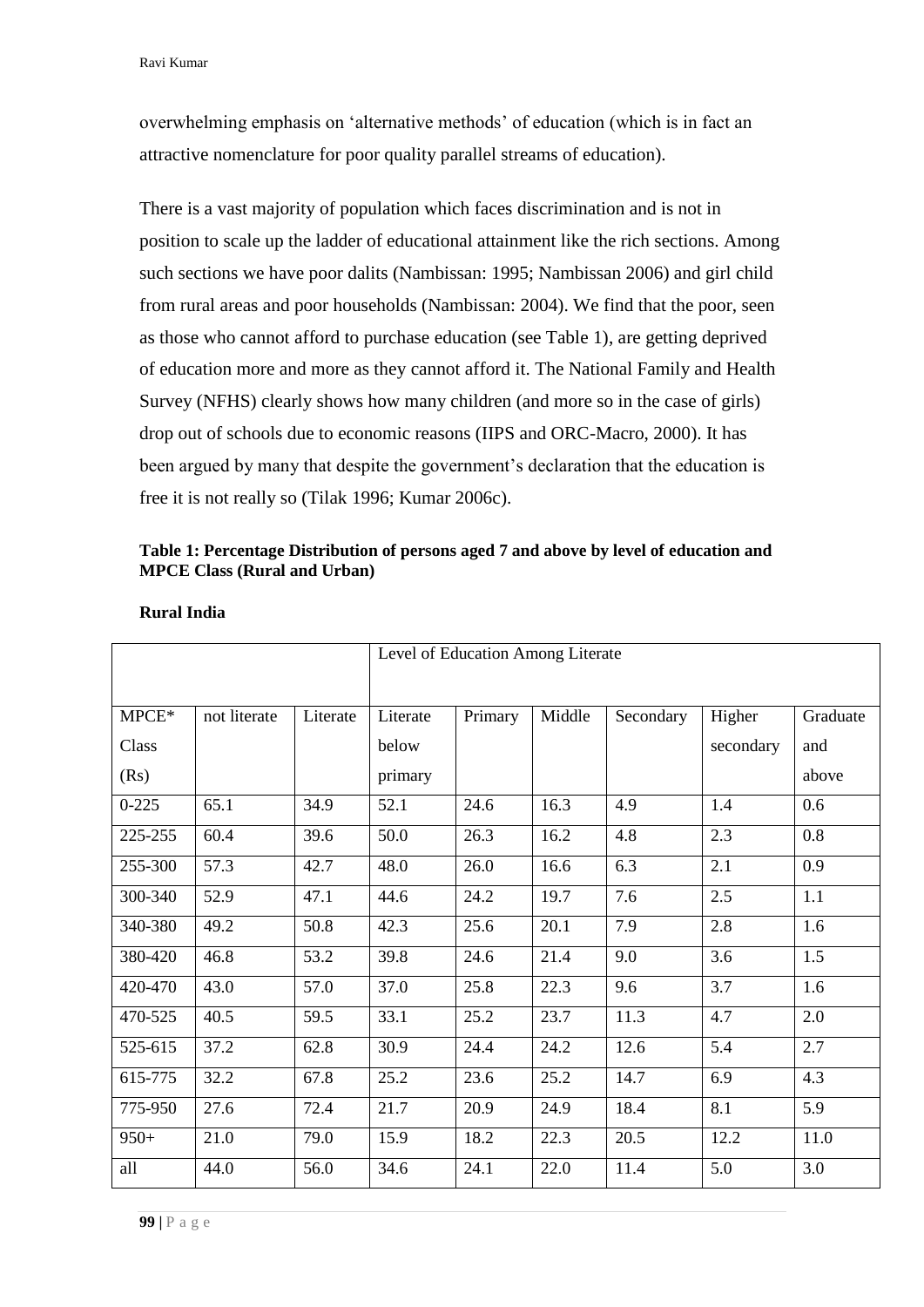|                   |          |          | Level of Education Among Literate |         |        |           |           |          |  |
|-------------------|----------|----------|-----------------------------------|---------|--------|-----------|-----------|----------|--|
|                   |          |          |                                   |         |        |           |           |          |  |
| <b>MPCE Class</b> | not      | Literate | Literate                          | Primary | Middle | Secondary | Higher    | Graduate |  |
| (Rs)              | literate |          | below                             |         |        |           | secondary | and      |  |
|                   |          |          | primary                           |         |        |           |           | above    |  |
| $0 - 300$         | 48.5     | 51.5     | 38.8                              | 25.8    | 22.1   | 8.2       | 4.1       | 1.2      |  |
| 300-350           | 44.4     | 55.6     | 40.5                              | 27.0    | 20.3   | 7.6       | 3.1       | 1.6      |  |
| 350-425           | 36.0     | 64.0     | 35.5                              | 24.5    | 22.0   | 10.6      | 4.2       | 3.3      |  |
| 425-500           | 30.2     | 69.8     | 31.2                              | 24.5    | 23.5   | 12.3      | 5.3       | 3.2      |  |
| 500-575           | 26.2     | 73.8     | 26.4                              | 22.9    | 24.4   | 14.9      | 6.9       | 4.2      |  |
| 575-665           | 20.3     | 79.7     | 22.3                              | 22.7    | 24.1   | 15.9      | 8.4       | 6.4      |  |
| 665-775           | 15.7     | 84.3     | 19.3                              | 19.6    | 24.3   | 18.3      | 10.1      | 8.4      |  |
| 775-915           | 13.8     | 86.2     | 16.5                              | 17.9    | 22.4   | 20.6      | 12.1      | 10.7     |  |
| 915-1120          | 10.1     | 89.9     | 13.3                              | 15.9    | 20.5   | 20.7      | 13.9      | 15.6     |  |
| 1120-1500         | 7.1      | 92.9     | 11.1                              | 11.9    | 17.1   | 21.9      | 16.0      | 22.0     |  |
| 1500-1925         | 4.0      | 96.0     | 8.5                               | 9.7     | 14.3   | 19.0      | 16.7      | 31.8     |  |
| $1925+$           | 3.1      | 96.9     | 7.0                               | 7.3     | 10.0   | 15.7      | 16.1      | 43.9     |  |
| all               | 202.0    | 79.8     | 20.2                              | 18.4    | 20.7   | 16.9      | 10.7      | 13.2     |  |

# **Urban India**

\*MPCE: Monthly Per Capita Expenditure

Source: NSSO (2001: 18-19)

The 'alternative' non-formal education has appeared as panacea of all educational ills in such a situation. The Government of India, which had begun the much critiqued District Primary Education Programme of multi-grade teaching  $(Kumar, Priyam \& K)$ Saxena: 2001a; Kumar, Priyam & Saxena: 2001b), launched the Sarva Shiksha Abhiyan (SSA) to operationalize the commitment that it has made through  $86<sup>th</sup>$ Constitutional Amendment to make education a fundamental right<sup>7</sup>. However, this operationalization has been plagued with problems that will have long-term effects because the teachers are poorly paid and are appointed on contract (Government of India: 2000), and even the infrastructural facilities are deficient. Instead of regularizing the government schools, new schools for the drop outs were opened up, thereby sustaining the distinction between those who can afford to purchase education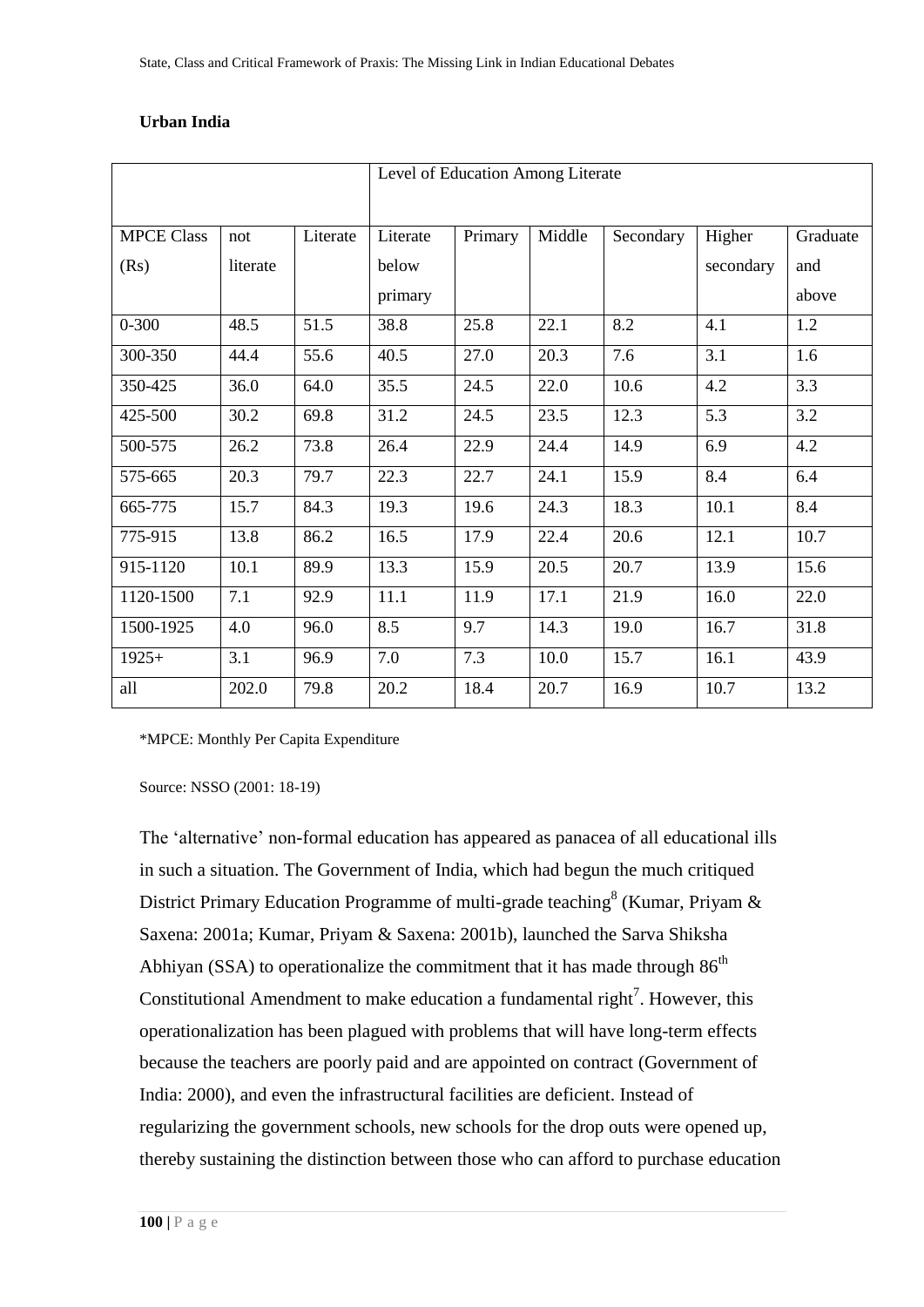and those who cannot. This reveals the direct link between education and the market forces.

These conditions have sharpened the contradictions in Indian education debate. However, those who critique the education policies and state withdrawal are very few and a larger brigade of intellectuals-activists are seen going along with the system in name of 'viability' 'do-ability' or 'something is better than nothing'. Those who have been arguing for state control and management of social sector demand complete state control and funding of a common, uniform pattern of education of equitable quality for all, while those who go along the system have been supporting the parallel systems of education for poor and girl child on grounds of resource crunch. Hence, what we have is a dissenting camp which calls for reinstatement of a welfarist state invoking the Kothari Commission<sup>9</sup> and pre-independence Sargent Committee<sup>10</sup> reports but with many modifications such as bringing private schools as well within the ambit of Common Schools etc. Though even this camp does not directly and sharply question the character of the state, the other camp goes all out in support of neo-liberal state. The former group of intellectual-activists differentiate themselves by (a) questioning the current system; and (b) creating spaces for dissent. However, even their 'struggle' gets limited to being a within-system call for certain reforms. The significance of their call lies in the challenge that they momentarily pose to neo-liberal capital. This challenge lacks an anti-systemic basis, consequently becoming a collective enterprise that oscillates between two forms of capitalism - welfare state and a neoliberal state. They play on the rhetoric of multiple subjectivities (such as caste, race, religion, tribe, gender etc.), thereby committing the same mistake of ignoring the social classeseducation correlation. Here it becomes essential to posit that the social relation, the interaction amongst social classes, is determined by the location of each social class in the production process and it is this placement that explains the relationship between them and education. This hierarchical location determines the relationship of these classes with the commodified economy within which schools, as a commodity, are placed.

At this juncture, critical educationists represent a major break in analysis when they argue that "education plays a key role in the perpetuation of the capital relation…" (Allman, McLaren and Rikowski: 2003). Their analysis becomes more so relevant to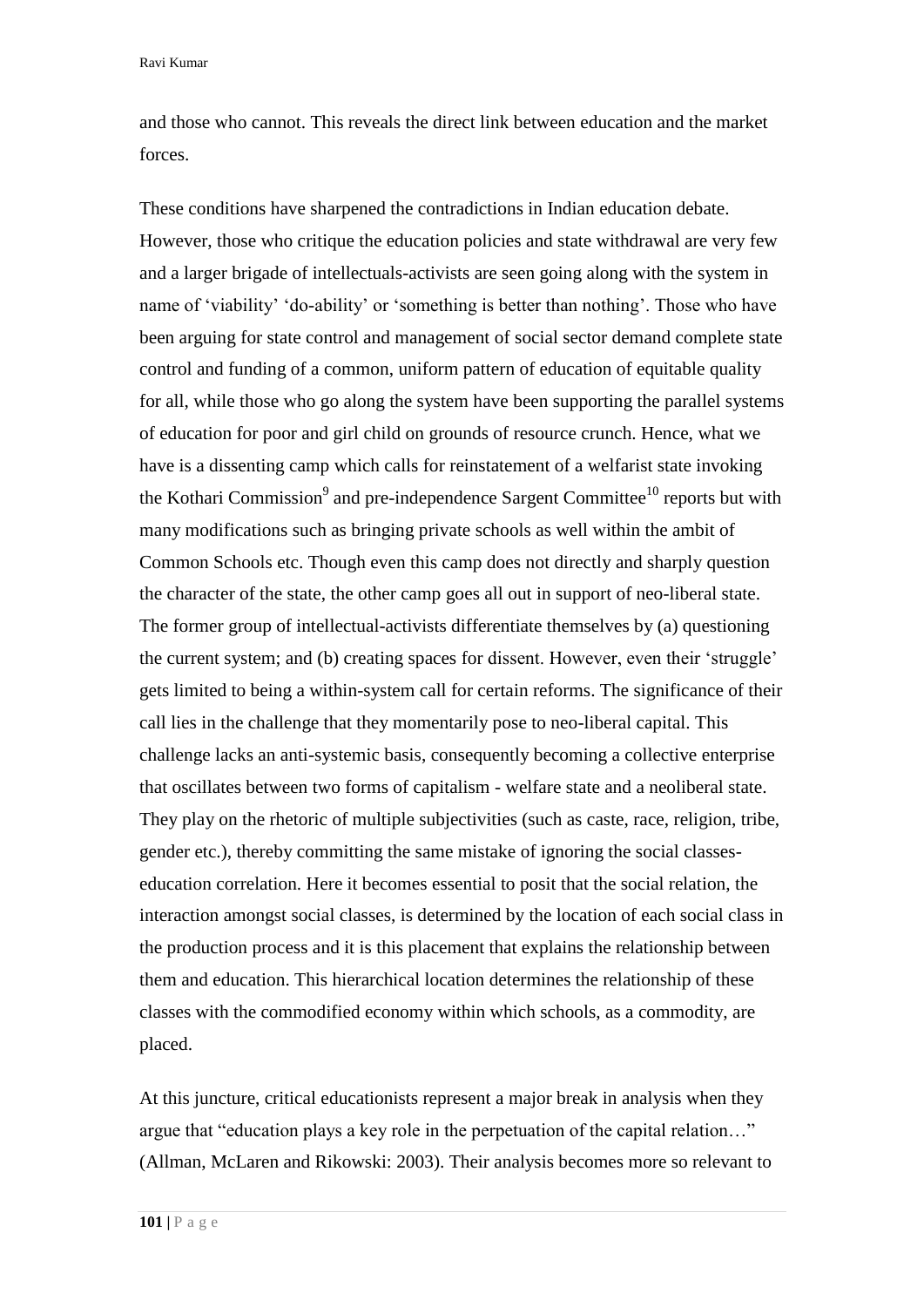us to understand the Indian situation. Looking at education as an effective instrument against exploitation they argue that

…education is an aspect of the class relation; it is involved in generating the living commodity, labour-power whose consumption in the labour process is a necessary condition for the social existence of the class relation between labour and capital in contemporary capitalism. This is tragic, but also yields educators a special sort of social power…

because education has the potential to initiate a process of radical transformation.

In this way, education can be foundation of a politics of human resistance to the capitalization of humanity and also one of the forces playing a key role in the development of forms of labour *not* tied to the value-form (Ibid: 2003).

#### **Educational Transformation or the Politics of Co-option and Triumph of Capital**

When UPA government took over, only one of the two debates mentioned above saw resolution as the communal Hindu religious content in curriculum were questioned and deleted. The neo-liberal principles of state withdrawal continued and, in fact, Arjun Singh, the Human Resource Minister, asked the provinces to speed up their  $SSA<sup>11</sup>$  programs. Any demand which could have improved the educational status of the poor classes and Dalits (the Scheduled Castes constitute the lowest rung of caste hierarchy), who lack the purchasing power to survive in the market, has been scuttled quite assiduously. There was no change in policy as far as neglecting government schools was concerned and the principle of private capital dictation continued unabated. There were some initiatives to hand over the non-performing government schools to private bodies in states such as Punjab where the Congress Party government decided to hand over management of government schools to private bodies (Dogra: 2005: 22) and in Delhi where the Municipal Corporation of Delhi started working on a policy to hand over management of its schools to transnational capital (Jha, 2005). Many schools are being seen as possible venues of a shopping mall, with one floor for school (Jha, 2004)**.** Though the State is quite apprehensive about the possible opposition to such projects, which has in fact delayed the process, but it has been moving ahead with its agenda of providing more space to private capital in different ways. For instance, the draft Approach Paper for the  $11<sup>th</sup>$  Five Year Plan talks about implementing voucher system because it "can help promote both equity and quality in schooling in areas where adequate private supply exists,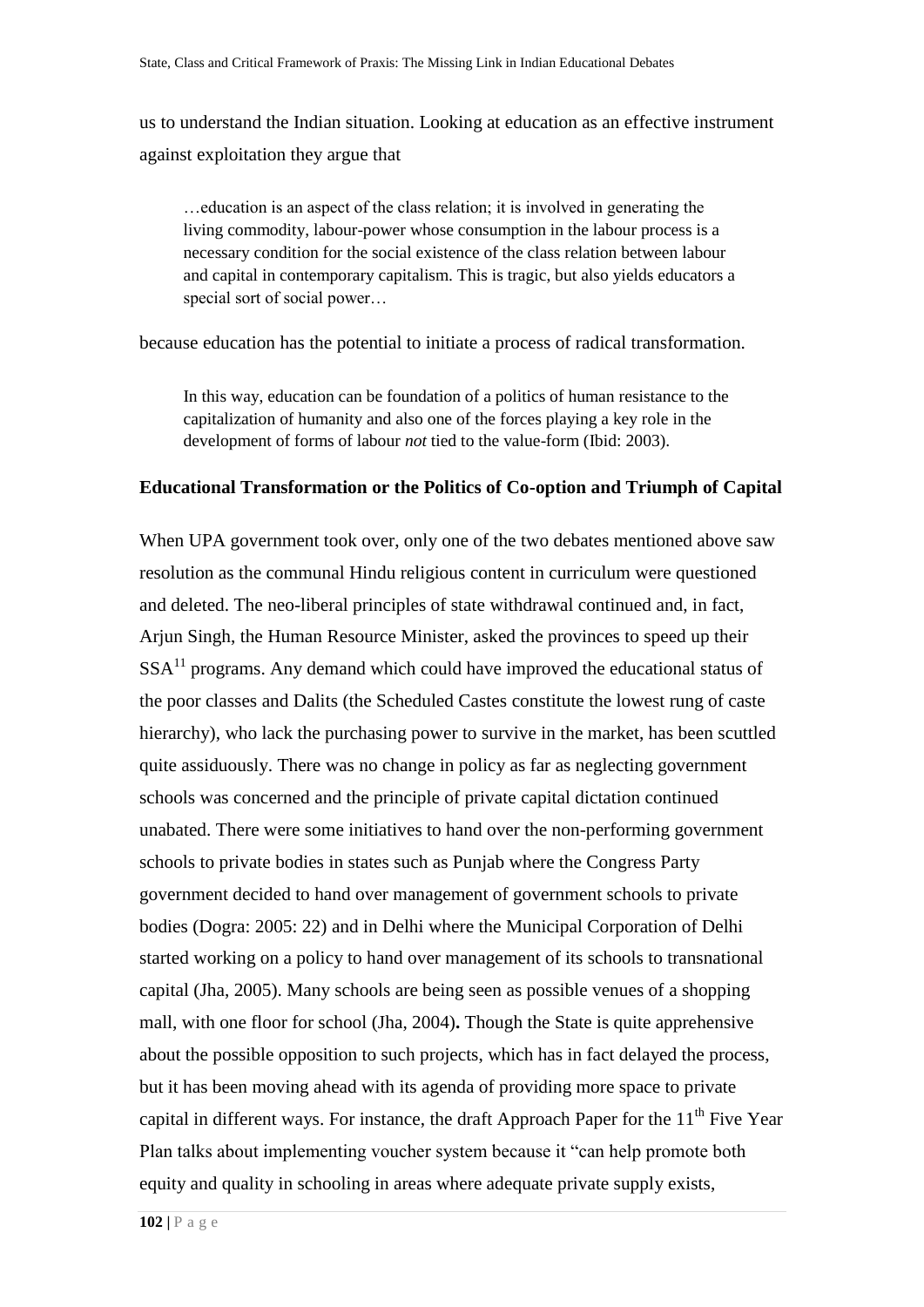provided that this is combined with strict requirements on private schools to give freeships to students in economic need" (GOI, 2006a: 48).

*A more direct understanding and commitment of Government of India to private capital, argued in position paper on allowing private companies in secondary education, was revealed when it said that "education has therefore become a commercial activity and it is time to recognize it as such. Profit making is after all not entirely undesirable. The common Indian today is willing to pay for quality education" (Position paper forwarded to CABE committee for consideration on 22.2.2005 by the Under Secretary, MHRD, Government of India).* This unrelenting support to private capital need not be a cause of astonishment because it merely indicates the direction in which capitalism moves – from a welfarist regime to a neoliberal state, which is acting as the most efficient agent of private capital. And if the development of the character of Indian State is looked at as a process one finds a linear progressive trajectory of capitalism.

The analysis of Indian State has been not very convincing among the Indian educationists. The problems raised have not been located as emerging out of the particular form of State that we have. Their 'hopes' are generally from the 'governments', i.e., the executive, which comes into existence every five years after Parliamentary elections. They are yet to realise that "the power of the state is a permanent power" (Mandel, 1969) as reflected in the unchanged institutions that remain always at the same place in a cosmetically altered way, if at all. The absence of such an understanding not only results into the absence of identifying capitalism as the enemy but it also generates a false hope that things can improve if the government desires. Methodologically, this also, knowingly or unknowingly, strengthens the TINA argument that 'There is no Alternative to capitalism'. While this limitation gets manifested in lamentations such as

It is a matter of serious concern that the  $\text{CMP}^{12}$  of the UPA government also continues to suffer from several of the lacunae and contradictions that have afflicted policy formulation since independence (Sadgopal 2006: 127);

it also results in understanding which rejects the need itself to question the intentions of the State as Krishna Kumar does when he writes: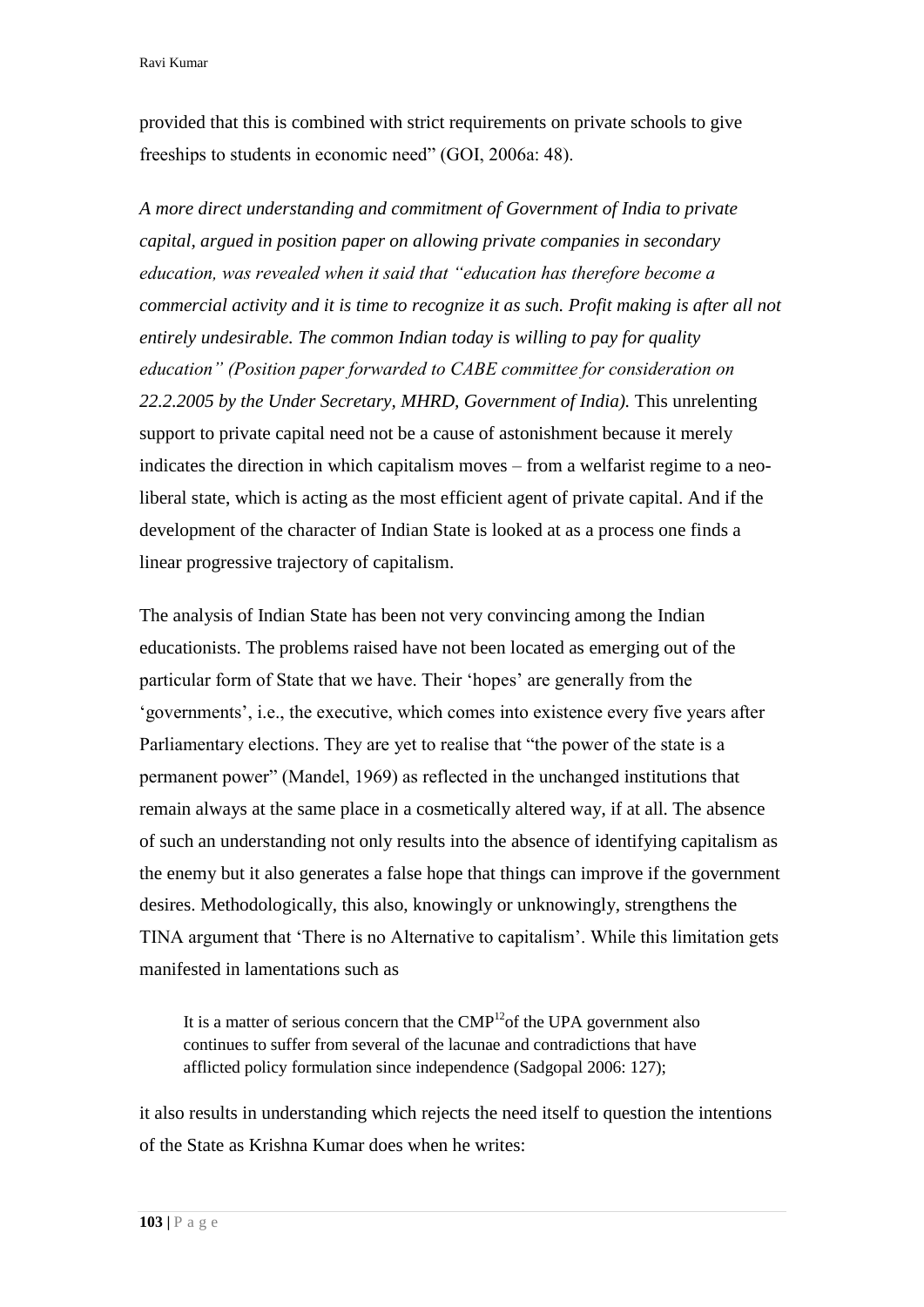We may well ask why the state does not fulfil its constitutional obligation. To ask such a question is to get caught in a language game. Isn't the state an expression of the mind of the society it serves? To distinguish between state and government invites a similar fallacy. Indeed, so long as we analyse the problem mainly by searching for the culprit, we won't get very far (Kumar, 2006d).

Those who have been asking not to engage with the issue of the character of State and its linkages with the policies lack the basic perceptible knowledge about how the government has been treating the social sector when it decides about its expenditure. It has been the ignored sector as the figures below explain. Despite the education cess of 2% that the government levied on every tax payer the money for education sector has been declining (see Table 2) leave aside the question of where is the cess collected going. One needs to ask the basic questions: why is social sector accorded such a low priority when we all know that the poor cannot afford the market in this neo-liberal age?

|                              | 2000-01      | 2001-02 | 2002-03 | 2003-04 | 2004-05   | 2005-06 |  |
|------------------------------|--------------|---------|---------|---------|-----------|---------|--|
| <b>Items</b>                 | Actual       | Actual  | Actual  | Actual  | <b>RE</b> | BE      |  |
| As a proportion of GDP:      | (In percent) |         |         |         |           |         |  |
| <b>Total Expenditure</b>     | 28.05        | 28.26   | 28.77   | 32.27   | 28.97     | 27.76   |  |
| Expenditure on social sector | 6.25         | 6.04    | 5.92    | 5.68    | 5.98      | 5.81    |  |
| Education                    | 3.17         | 2.98    | 2.95    | 2.78    | 2.87      | 2.81    |  |
| Health                       | 1.32         | 1.25    | 1.28    | 1.26    | 1.32      | 1.35    |  |
| Others                       | 1.74         | 1.8     | 1.68    | 1.63    | 1.78      | 1.64    |  |

Table 2: Trends of social sector expenditure by General Govt. (Centre and State Govt. combined)

Source: GOI (2006b)

The government figures have pointed out how impossible it has been for people lacking purchasing power to buy this commodity called education. But those figures are seldom referred to by the experts (even the dissenting voices) to show that poverty and education are directly related (Government of India: 2001b). Poverty is merely one among many subjectivities, cited by critics, as responsible for lack of educational opportunities. Perhaps, the problem emerges from the larger question of absence of class as a category of analysis.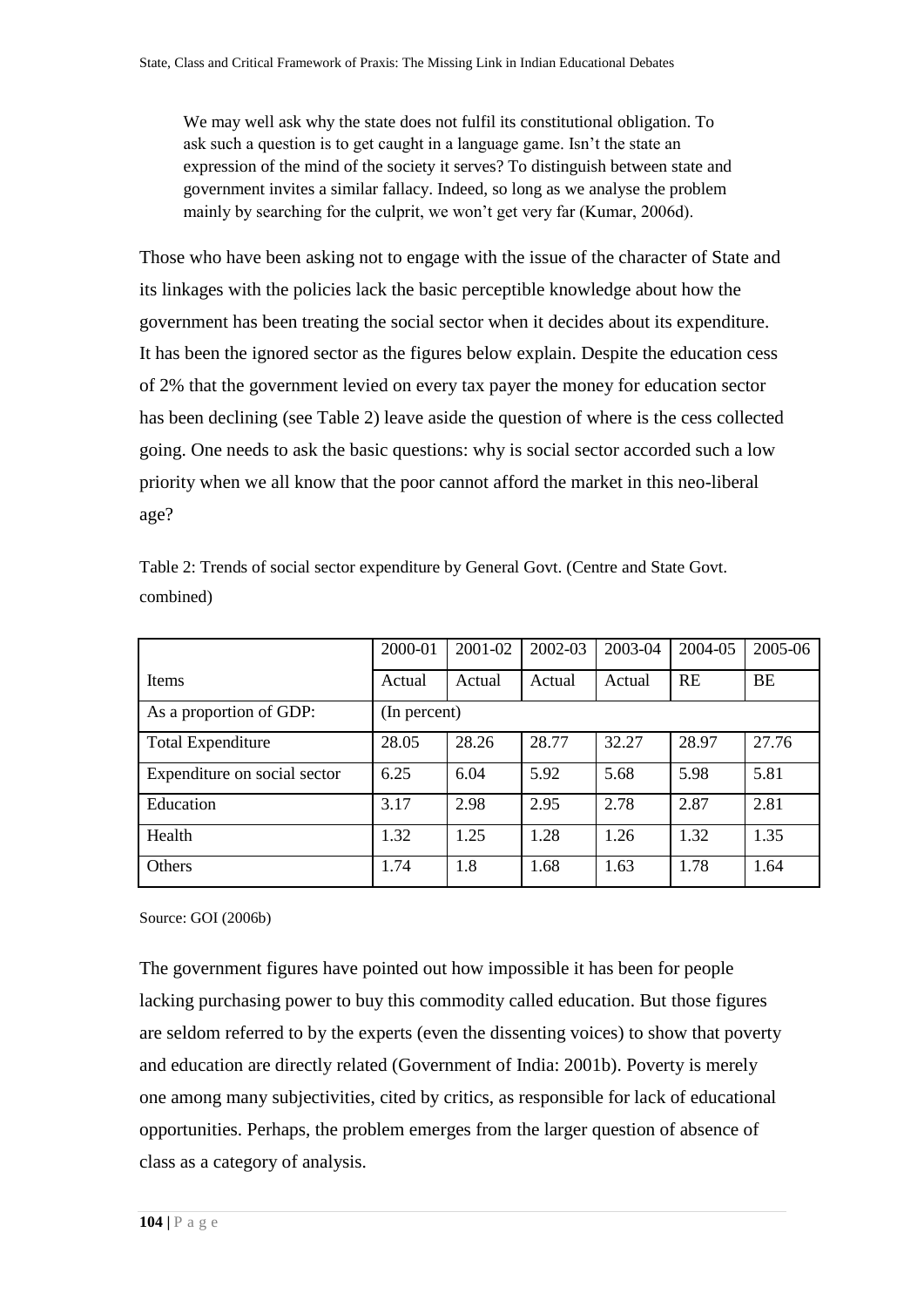Ravi Kumar

When Government of India enlivened the educational debate in country much to the chagrin of many critics it was nothing but a simple example of farcical debates that are launched by the system in order to create spaces for co-option of dissent as well as to create consensus. Formation of seven committees under CABE to look at the most basic tenets of education in the country generated a hope about some profound changes that the government wished to initiate. Hopes were also generated because many of the new social movement representatives as well as many others who have been considered 'secular and progressive' were nominated to these committees. Many organizations and 'concerned' individuals began interacting with these committees, arguing to include elements of equal educational opportunity for all Indians. Constituted towards the end of 2004 these committees have already submitted their reports and recommendations.

Right from the beginning contradictions persisted within the government. For instance, while on one hand committees were looking at the issue of common school system, inclusive education and education of girls as well as to frame a Free and Compulsory Education Bill, there were strong directions from the MHRD (Ministry of Human Resource Development) to increase the pace of SSA implementation. Similarly, two simultaneous exercises of CABE committees and National Curriculum Framework by NCERT (National Council for Educational Research and Training)<sup>13</sup> were underway despite that they were dealing with overlapping issues such as that of textbooks, culture education, girl education, inclusive education etc. Higher education had a similar experience when the Government of India called a meeting of state education ministers in Bangalore on 10-11 January 2005, to discuss issue of Foreign Universities while there were two higher education committees on autonomy and financing working on their recommendations in CABE. In brief, State has been quite forthright in its agenda. It has been pursuing it without any consideration while instituting committees to serve as eyewash. Ultimately, when the reports came out they were endorsed in CABE meeting except the Free and Compulsory Education Bill, which was stalled because some members of the CABE opposed its content and objected to the procedure followed by the Chairperson of the Committee<sup>14</sup> (The Hindustan Times: 2005; The Indian Express: 2005; The Hindu: 2005).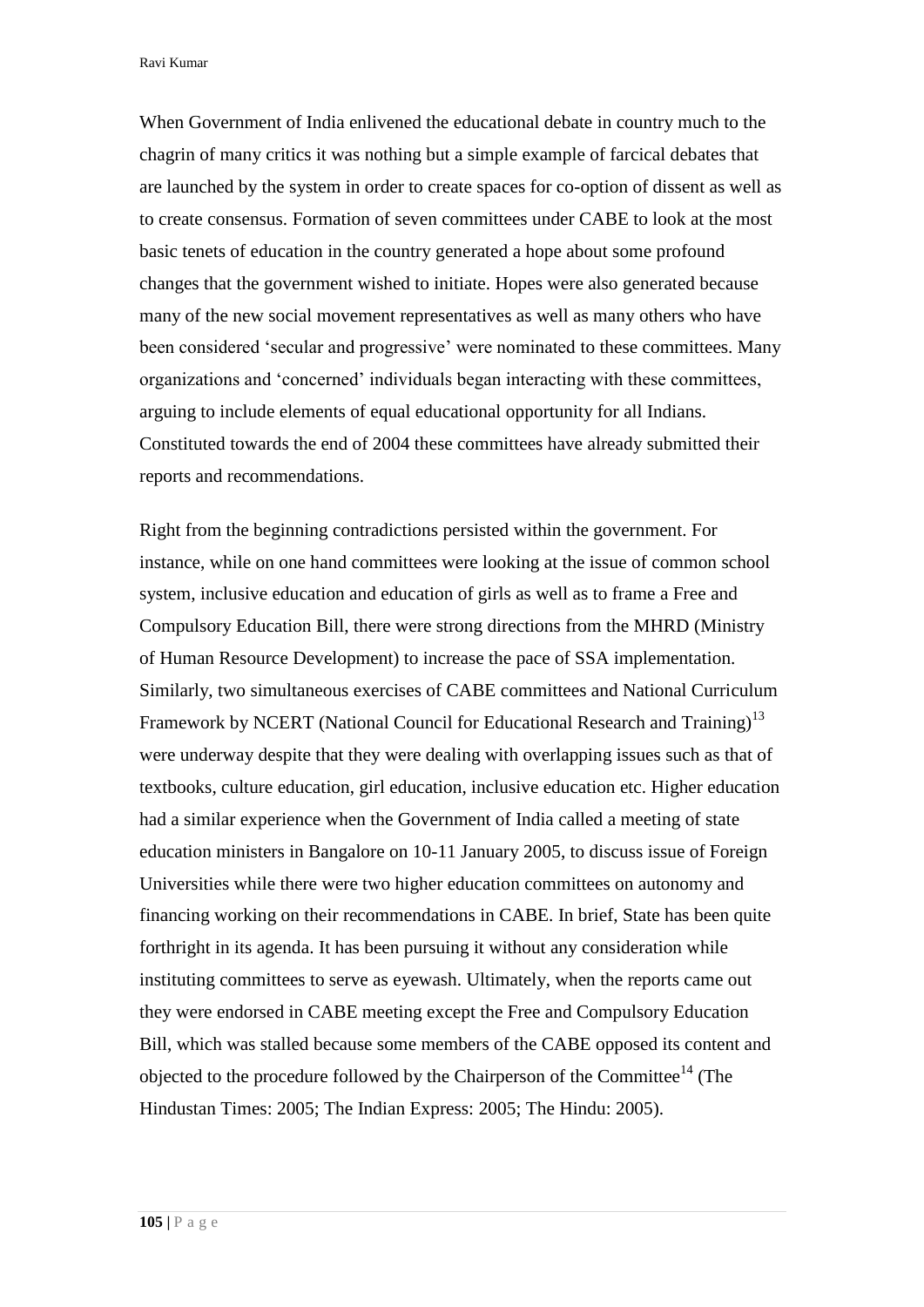These reports do not suggest any clear cut radical change from the existing pattern. There is no commitment to universalize secondary education, make Common School System a reality, create mechanisms to tackle issues of textbook controversy etc. Their contribution is limited to suggestions for more institutions of control. The enhancement of democratic capacities or engagement with people of all classes at all levels for a more effective and enriched educational process, which becomes more effective as an instrument of control during times of communal fascism (i.e., the right wing upsurge which bases itself on religious hatred and sectarianism), is nowhere suggested. The expectations went down with a big thud when the HRD Minister reminded towards the end of the meet that CABE is just an advisory body, therefore, as a subtext, not binding on the government. Thus, we are back at square one. The function has been fulfilled with many voices of dissent becoming part of the state apparatuses and the zeal of popular mobilization subdued for some more time. This subdued possibility of mobilization is attributable to the idea that changes in basic state structures (equality in education implies that) are myopically sought to be achieved through a fight on the terrain of well entrenched capitalist state structures.

The exercise of committees and the desire to effect long-term changes through state apparatuses goes against the logic of control and domination exercised by capitalist state through such apparatuses. After all, the state will never allow its bodies to act against its larger mandate of facilitating private sector penetration in profit making sectors. Even if the argument is made about the possible advantages of such 'opportunities' when the balance of class forces is tilted against the State, the situation, currently in India, is clearly not such. The booming economy with the fast pace of economic growth, the expanding riches of the Indian private capital and the expansion of earning opportunities for the middle class through  $BPOs<sup>15</sup>$  (Business Process Outsourcing) has not allowed any crisis to confront the State. Thousands of slum dwellers are evicted from Delhi, Calcutta, Bombay and other cities, public sector undertakings are being privatised, cost of living is becoming more and more expensive, informalisation of work force is the order of the day, pensions are being done away with and yet there is no movement. Even the Left, on whose support rests the Central Government, is becoming a part of it and then one recalls how Engels cautioned against joining governments with the bourgeoisie because even if the communist parties think otherwise (though many people would say that they no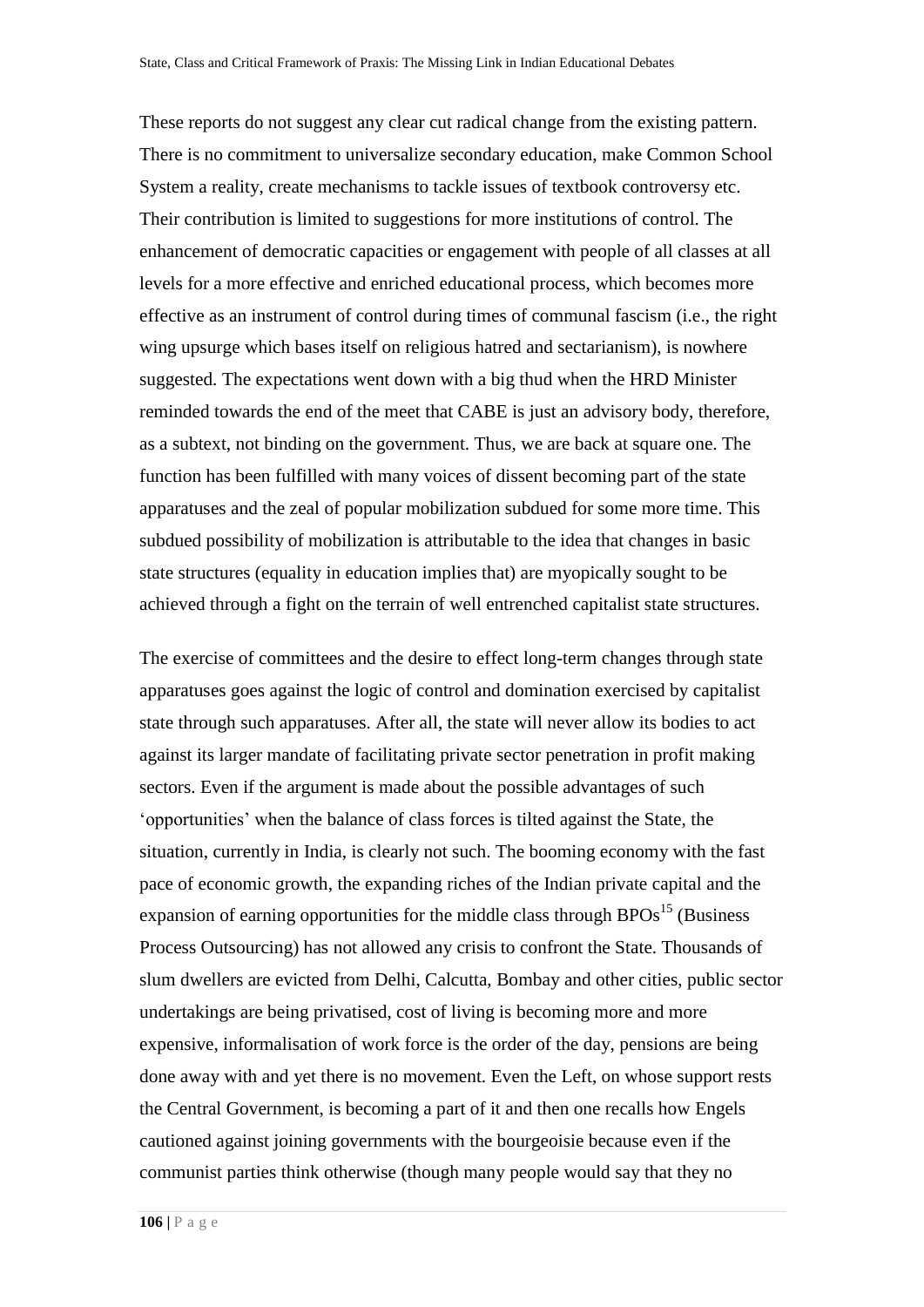longer think 'otherwise') they become partners in whatever the bourgeoisie does as part of the government (Engels, 1894). Though, there are signs of distress at the increasing gap between the rich and the poor it is yet to produce a crisis of such a large magnitude that would threaten the existence of private capital.

Hence, what we have seen historically is that even if some committee reports have been radical for a government to digest it has tried to delegitimize them by instituting a review committee or by ignoring it, as in the case of Ramamurthy Committee. Interestingly, there is an inbuilt contradiction in the whole exercise of committees – it decides policies about people without allowing their participation in the process. (Even if it allows participation it is limited to the select regular crowd in the metros and state capitals. *It is interesting to recall in this context that participation is seldom seen as mobilization in development discourse. The development discourse in India looks at overcoming conflicts, which include class conflict or conflicts generated as result of the inequitable social relations that capitalism produces. Hence, even if mobilizations occur on issues of educational or health issues they try to 'bridge' these conflicts and work on agenda of harmony and peace.)* And the most serious flaw with this exercise is that it entices us into mistaking a small section of self-appointed intellectuals as 'people'. There has to be a process by way of which people – the workers and peasants – get involved in the process of policy making. But this will be a difficult proposition for a system that bases itself on the ideas of a centralized power (the consolidated power of capital) exercising its whims and fancies through different mechanisms, veiling its hegemonic agenda, dexterously enough to be taken as "progressive" and "democratic", while subtly pushing the agenda of dominance of private capital.

Participation is essentially about engagements at *horizontal level*, a dialogue that does not *deliver* but which gives rise to opinions, views and actions. This horizontality is to be built in the interests of a class, though, if necessary, drawing in support from other classes as well. With such a vision, it would dissolve hierarchies, create working class unity, pressurise the State and may even compel it to decommodifiy vital components of social sector. It is a contest that bases itself in the material condition of the participants and so the responses are more vivid. This also entails whether the initiating agencies have a reach to the diverse sections of population or not. For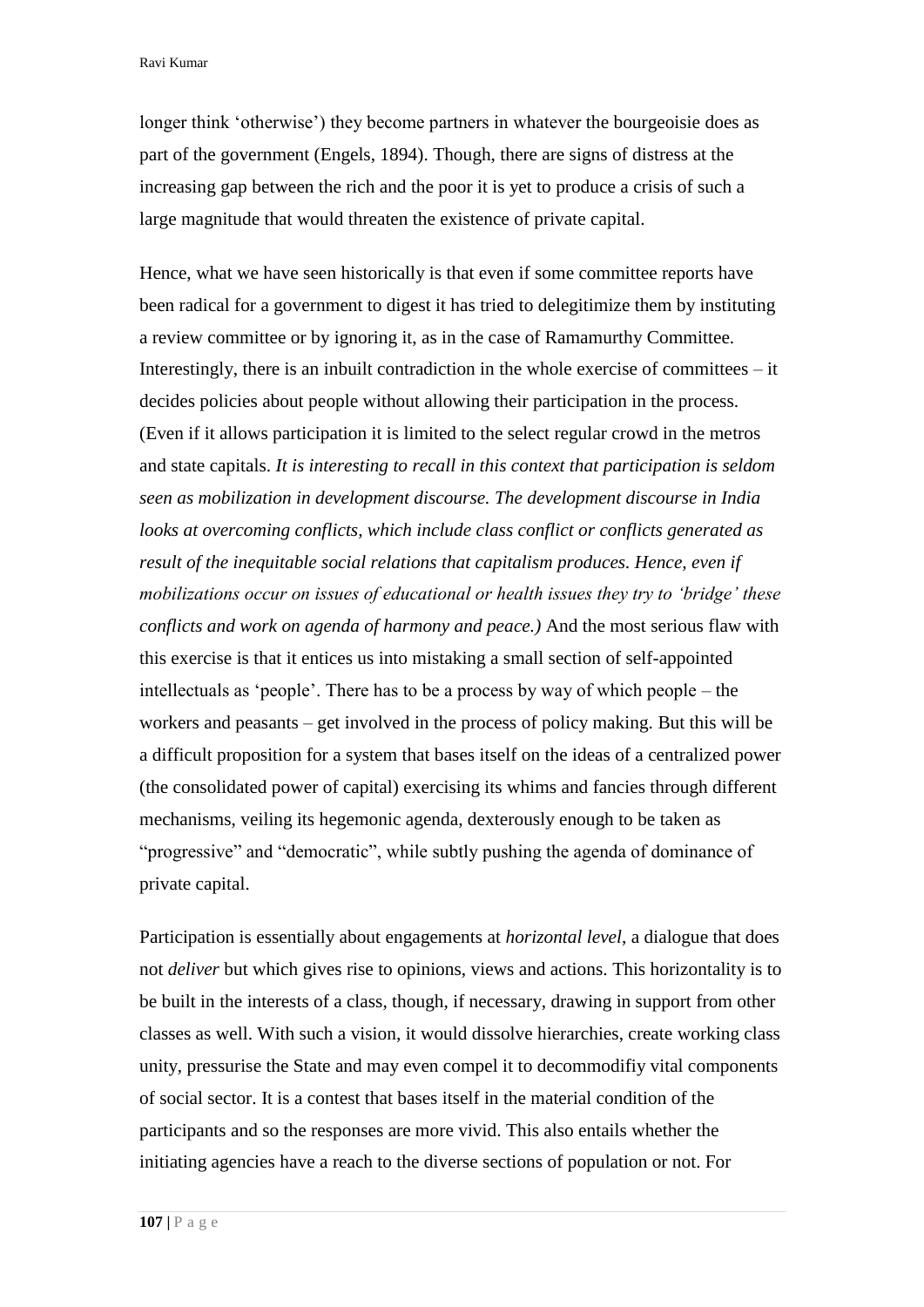instance, the debates which have ensued on National Curriculum Framework (NCF) do not have a design to reach the landless agricultural workers, the most affected by the rapaciously aggressive private capital and its education policies. As the debate fails to emerge from diverse socio-economic and geographical locations, for which not only the state (due to its character) but also agencies claiming to be their representatives are responsible, the voice of the class which accesses the instruments of info-power at various levels becomes the voice of people. For instance, when asked whether debates are generated on issues of such vital importance such as Right to Education, the State says yes because it is put on the website and has been circulated to the different state governments and departments. But what actually happens is something else – the majority of Indians lack access to internet and secondly, the proposals such as the Draft Free and Compulsory Education Bill (FCEB) remains within the confines of a small group of administrators or of educationists who have access to the documents. Those who have access to information exercise the power (but not all having this access act because the fate of FCEB does not affect them as they operate in market and can purchase education for their children) and decide the framework of the kind of education that India should have through NCF or FCEB. Hence, the apparent façade of a democratised exercise becomes not only conceptually but also practically problematic. Participation in the process set in motion by the State, hence, is reduced to a miniscule section which is already represented and is largely in tune with capital's expansion plan due to its aspirations and *aspiration driven actions*. If mobilization is to be seen as tool for ensuring participation and enhancing democratic capacities of people, it cannot be implemented by a neo-liberal state. If, at all, people arguing for 'within system radical initiatives' believe that radical changes can be brought about using the state apparatuses, their effort will be futile unless accompanied by larger popular mobilization, which will represent the aspirations and demands of a larger population in a democratic polity. If followed with sincerity, it will culminate into a *horizontal dialogue* instead of current practice of a *vertical dialogue*, which, despite all hullabaloo, the demand for putting the reports of CABE or NCERT for debate will not be able to achieve because of lack of any such framework.

The committees, for instance those appointed by NCERT to make a New Curriculum Framework and those appointed by CABE to look into the most fundamental aspects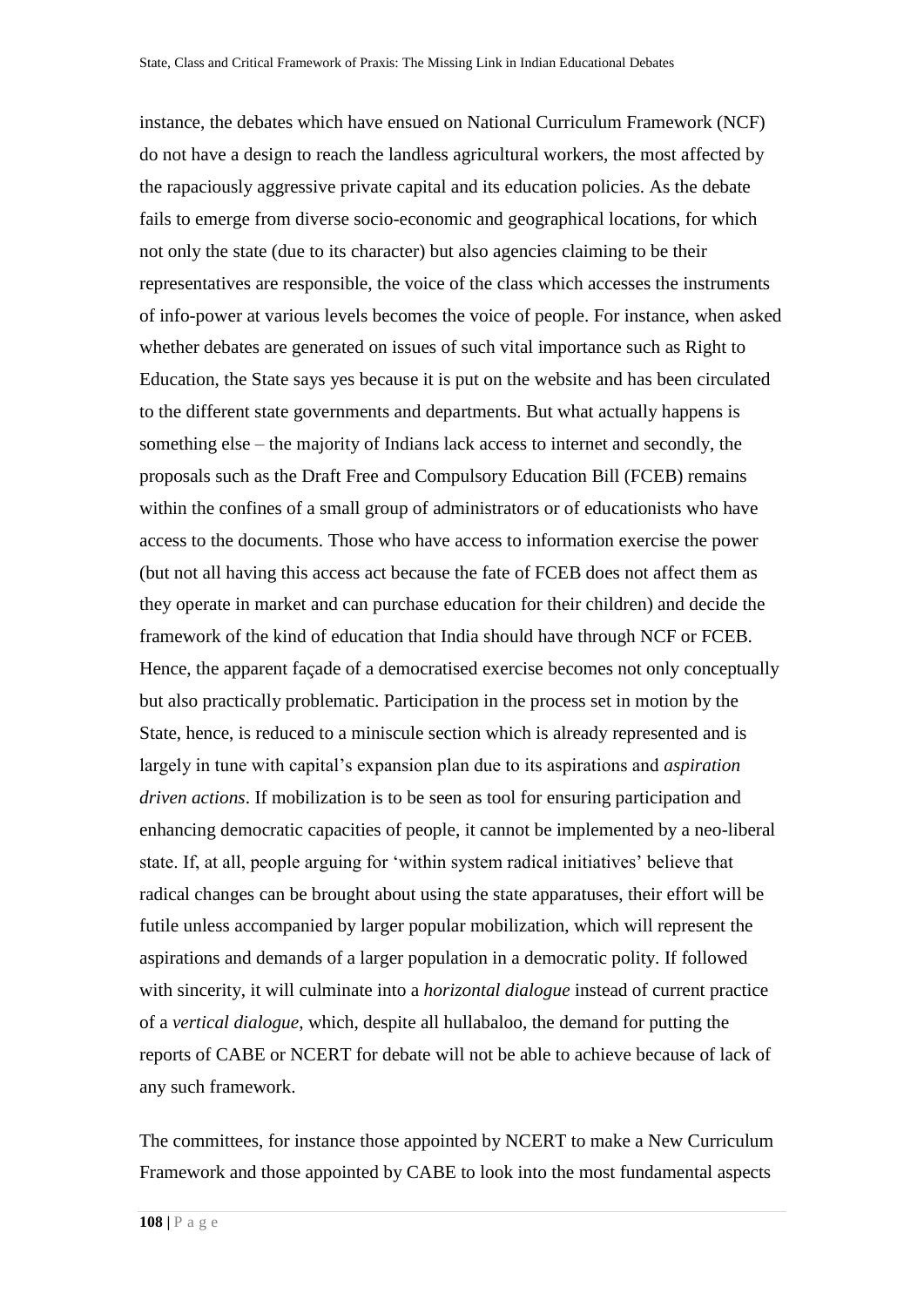Ravi Kumar

of Indian education, became a major source of *hope* and *inspiration*, especially in the age of decline of social movements as sources of alternatives. This decline is about the marginalisation of movements that argue against the system, capitalism, and seek to ground their understanding and action in a profound critique of nature of capitalist system. We are being witness to momentous and 'cutting-across-class' mobilisations (many a times seen as (and literally) 'celebrations' in form of World Social Forum, Asian Social Forum etc. The sense of 'hope', generally touted as popular expression, represents the sentiment of a section of intelligentsia and political leaders who fail to act as mediators between the deprived sections and state so that the popular mobilisation gets crystallised and can evolve effectively. The demands emerge from this *middle ground* which assumes the role of 'wise', sensitive representatives of people. The business of delegitimization and legitimization is undertaken by these bodies. What is knowledge and what comprises knowledge is decided sitting in committees, which further crystallizes the process of alienating the actual producers of knowledge from their own product. This alienation is part of the strategy of ruling elite to create structures of hegemony, the most apparent being the division between those who appropriate knowledge, as the ruling elite, and those who create it. Hence, the issue of any measure being made a Fundamental Right that would empower the actual producers of knowledge is a distant possibility. Similarly, the processes of democratization within capitalism also have logic. The process of democratization, created through nomenclatures of 'decentralization' and 'participation', are limited and limiting. They are always designed in such a way that the benefits of democratization can at best be availed by the local elite. In the case of India over past one decade or so there has been devolution of power from the centrallised elite at the 'centre' to the localised elites, all being linked and part of the larger scheme of things. It is relevant to examine the way power is structured and manifested in societies. That is one of the reasons why the discourses on participation and decentralization do not dwell on questions of class contradictions within a community which is rather portrayed as a homogenous collective.

The concerns being raised about why the committees were not considering the principles which are laid down in the constitution or why is it trying to give further credence to the  $86<sup>th</sup>$  Amendment, despite many of its drawbacks, are better explained if a historico-structural analysis of capitalist development and education policy in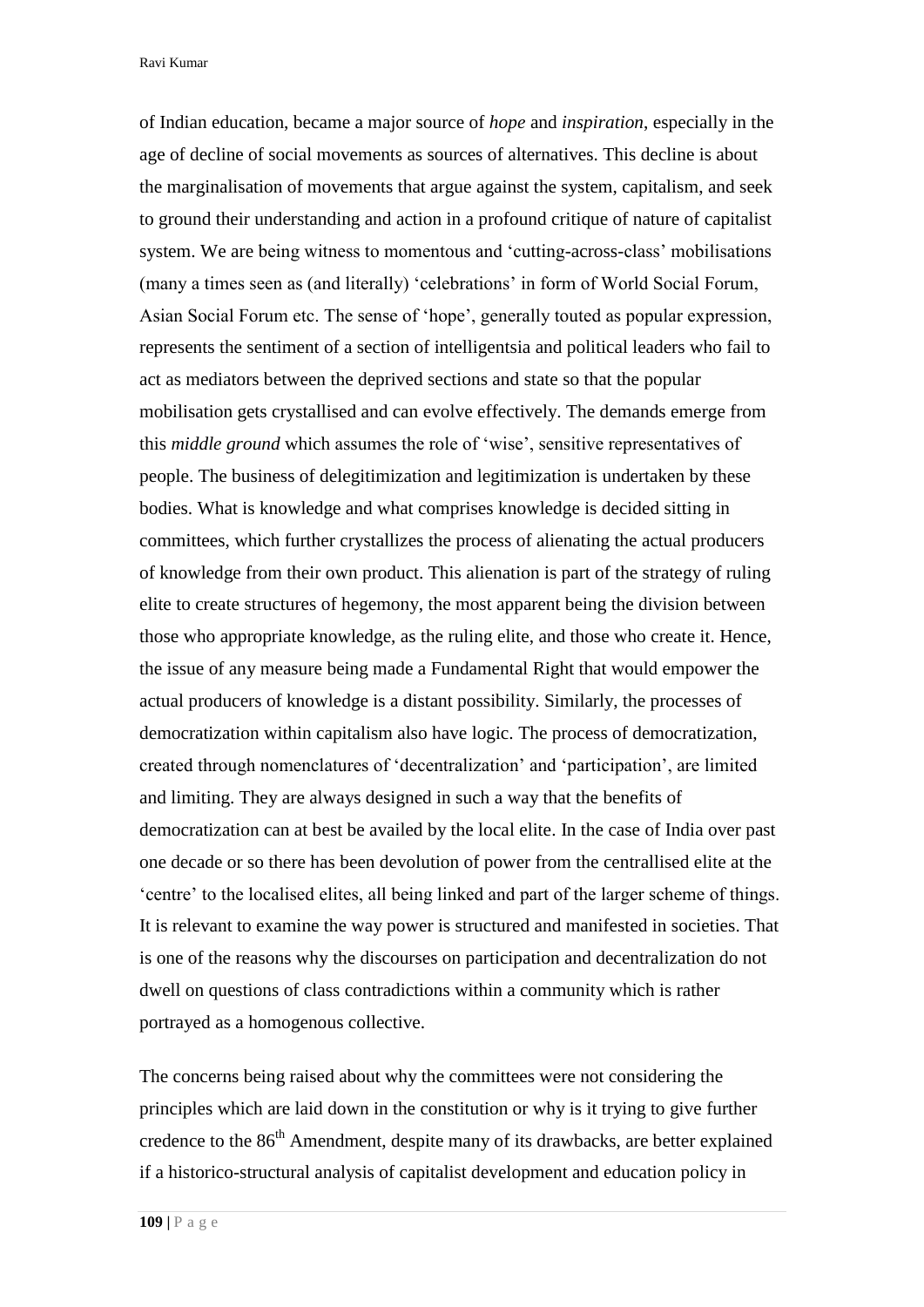India is undertaken. But, quite contrarily, the tendency has been to look at the different aspects of everyday life as distinct, fragmented parts of the reality. The approach can be termed an offshoot of 'functionalist' typology. Functionalism focuses on maintaining "Stability in societies" and does not talk about structural change even if certain elements become dysfunctional, which can be corrected. Every element is seen as having a role to play (Hill & Cole 2004: 145). But functionalism also entails autonomy of different elements which otherwise integrate to sustain a social system. Hence, it is about, at a much finer level, different parts having distinct functions but aimed at maintaining a particular kind of system. The parts are attributed roles and functions and therefore also a kind of autonomy to effect change, for example education has a role and it is seen as an autonomous element that can lead to transformations in society (but within capitalism and not outside it). It is relevant to reflect on this typology while we try to understand the possibilities of a social movement against the state's anti-people policies. Due to the tendency to look at education as an autonomous unit, divorced from the overarching political economy of the system, we are unable to explain why the State, despite being 'driven' by the 'progressive' and 'democratic' forces active 'within' it, follows an anti-people program in the education sector. The fragmentation hampers unity which is not only important to understand the dynamics of capitalism and education within capitalism but also to foster a strong movement against the system for radical transformation. The majority of Indian educationists do not realise this, for they look at education as outside the labour-capital relationship/conflict. Education has a function, to create consensus in society but it has the capacity to produce the anti-systemic movement as well, and capitalism realises this. Therefore, it fragments the reality and gradually even the oppositional forces come to agree to this fragmentation.

System has its own mechanisms to co-opt and make the voice of dissent its own. And it is extremely difficult to stay away from this systemic impulse. There are nonetheless people who completely denounce the system and try not to 'become a part of it'. But it is too complex a matter to be resolved so easily. The option available is that of maintaining a highly critical and clear approach to participation in the system. Problems arise when our criticality ceases to function and we assume that the system's voice is our voice because we are inside it. And because we are "progressive" and always push for people's agenda, the agenda of the State is also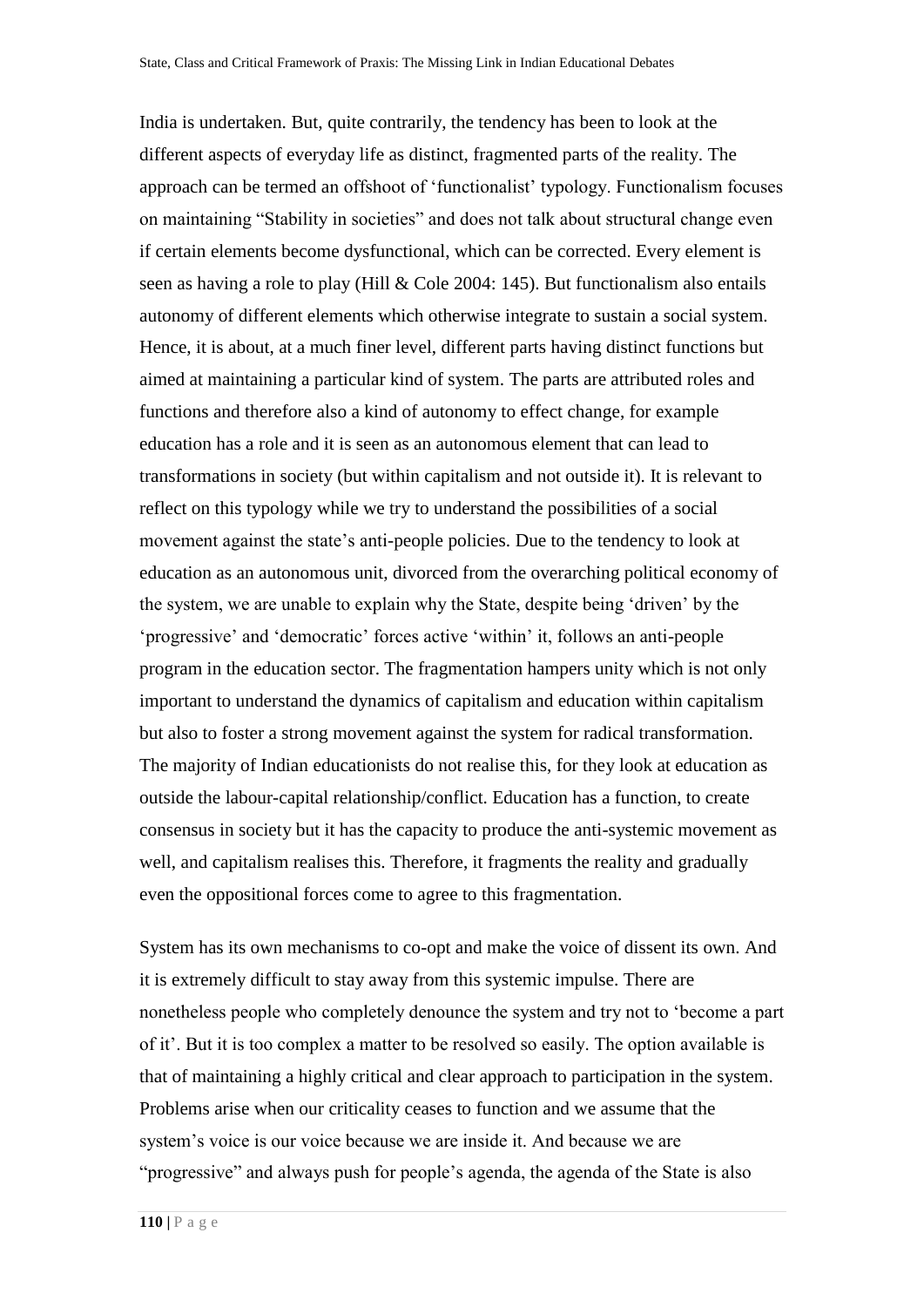Ravi Kumar

pro-people. This is what generally happens to people who, due to lack of understanding about education-state-class-labour vs. capital correlation due to their past orientations and material formations and get integrated within the system. For instance, historically class analysis of Indian education policy has been absent. And it is this absence that leads to tendencies of 'middle-path' approach or 'changing the system from within'. It is in this process of co-option that the ideas of 'feasibility' and 'doability' gradually emerge as an excuse for furthering the alternatives that the system offers. Hence, in India, the SSA is taken as the only option because making formal education available to all appears impossible due to its massive cost and other logistical difficulties. The acceptance by the 'progressive' and 'democratic' intelligentsia of the measures by capitalism emerges from their unwillingness to question the system and from their understanding that capitalism, though based on rampant rule of capital, does not pose any threat to welfare state. This group strives for within system reform. Whatever has been happening in the Indian education sector and the educational debate in particular brings us to a fundamental question of whether state can be treated as a terrain of contestation or not.

### **Possibilities of Change and the Misconceptions about a Radical Capitalist State**

Fighting the State from within is an argument forwarded for quite long and only those naïve to the functioning of capitalist state can buy it. Such an argument bases itself on certain understanding of the character of the State, one of them being its (State's) ability to transform radically *even* on issues which run counter to the interest of the private capital such as taking 'education' out of the ambit of market, treating it not as a commodity. One cannot deny the possibility of such a move but it is dependent on a variety of factors such as the nature and extent of political movement pressurising the State to do that as well as the stage of capitalist development. The State in capitalism serves the capitalist ruling class cannot be refuted so easily and Saad-Filho writes that

the reasons are easy to understand. First, the state is *constitutionally* committed to capitalism by custom and law, and state institutions are geared towards, and have been historically shaped by, the development of markets, wage employment and profit-making activities. Second, the staffing and policy priorities of the state institutions are heavily influenced by the interest groups represented in and through them, where capital tends to be hegemonic. Third, the reproduction of the state relies heavily on the fortunes of capital, because state revenue depends upon the profitability of enterprise and the level of employment. Fourth, the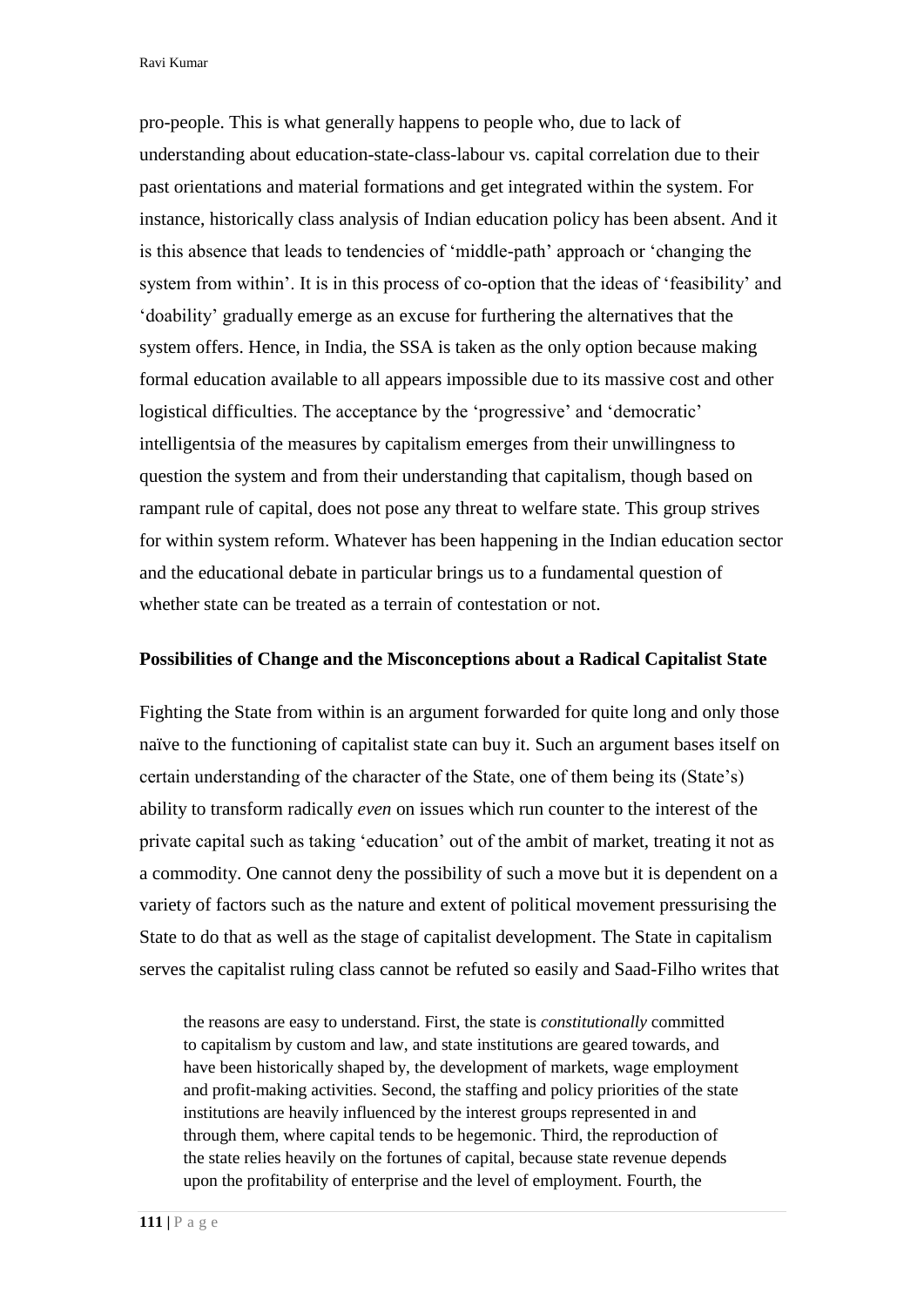economic and political power of the capitalists, and their influence upon culture, language and habits, is overwhelming, especially in democratic societies (Saad-Filho 2003:10).

Another significant lacuna in such an understanding emanates from the myopic understanding about the way State functions. It uses its various instruments to establish and sustain its hegemony. For instance, as Gramsci writes while dealing with the issue of law,

the State must be conceived of as an "educator", in as much as it tends precisely to create a new type or level of civilisation. Because one is acting essentially on economic forces, reorganising and developing the apparatus of economic production, creating a new structure, the conclusion must not be drawn that superstructural factors should be left to themselves, to develop spontaneously, to a haphazard and sporadic germination. The State, in this field, too, is an instrument of "rationalisation", of acceleration and of Taylorisation. It operates according to a plan, urges, incites, solicits, and "punishes"… The Law is the repressive and negative aspect of the entire positive, civilising activity undertaken by the State (Gramsci: 2004:247).

One may change the form of capital appropriation, from aggressive to somewhat mild, after pressure generated by substantial public mobilization. Even that is extremely difficult (look at the way Delhi government is showing the way in standing by private capital through privatizing road maintenance, electricity, water and public utilities among other things despite so much of pressure from its own Member of Legislative Assemblies and its partners, the Resident Welfare Associations). Or for that matter everyone knows how subsidies continue to be curtailed, disinvestment continues, privatization of basic necessities such as education, health, electricity and water continues unabated, and labouring conditions and social security remains a mirage despite the pressure put up by 'progressive' Left from within the alliance, which is in power. There is a need to realize that at this juncture the side effects of 'revolt from within' are quite perceptible and it will lead to nothing more than further bludgeoning of any possible resistance and more deeper co-option into the system.

In fact, in India there is a section of intellectuals-activists committed to antiliberalization project on grounds that it has brought tremendous immiserization to common people. This collectivity, fragmented at one level, does not owe any 'political 'allegiance' and comprise of people from civil society organizations, members from communist parties, in their individual capacities, and some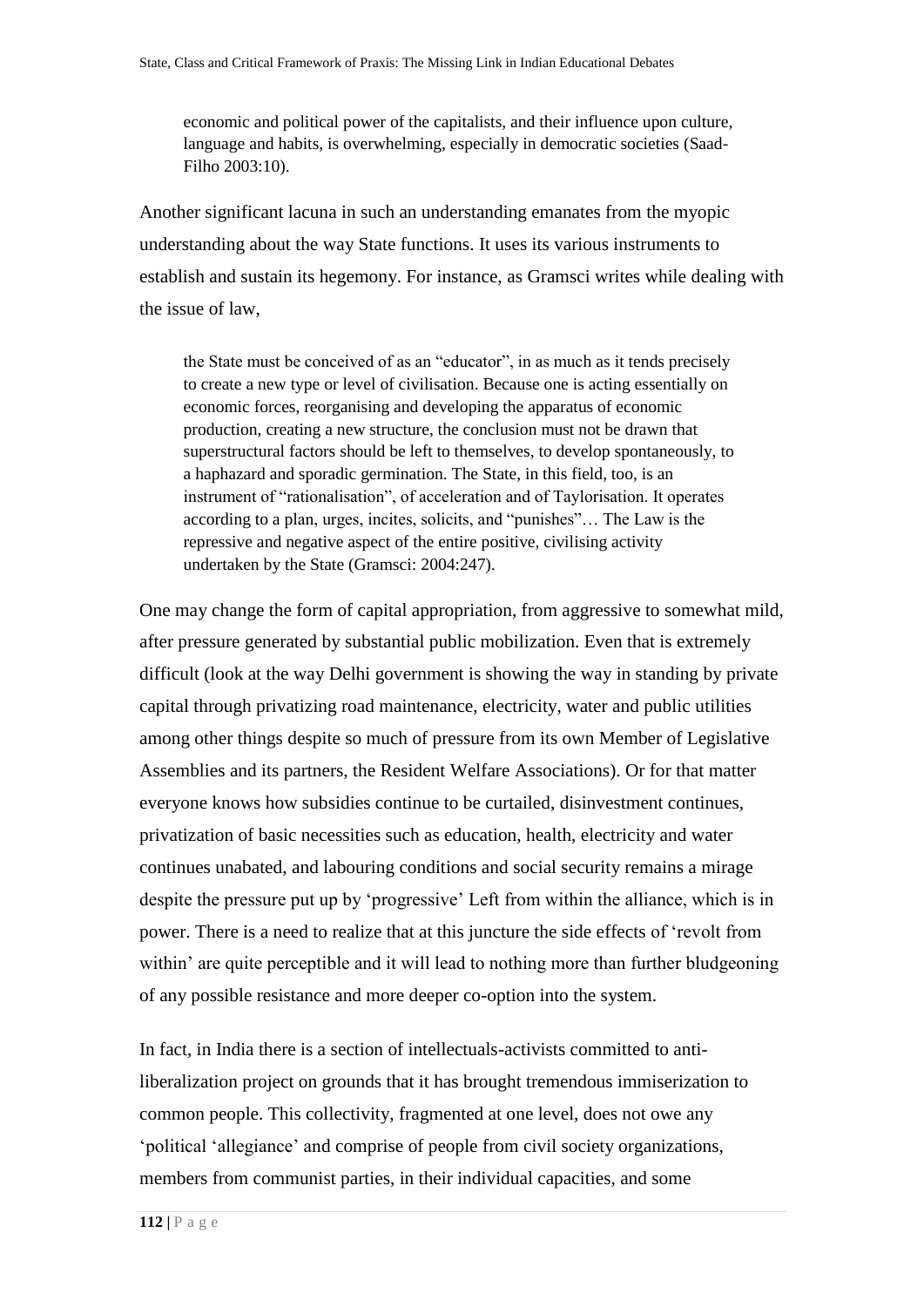Ravi Kumar

independent progressive people. The voices of 'dissent' in education are also 'organized', if at all, on the same lines. A notable characteristic of this collectivity is that its analysis is seldom grounded in class relation because of which it remains a fluid body of 'progressive' people. This dissent has certain noticeable features, such as (1) it does not challenge the State; (2) State is not seen as representing the interests of ruling class, and is, therefore, attributed a 'democratic' and 'impartial' imagery; (3) State is rather seen as a change agent (through its system of committees and commissions), which would imply at a juncture that it would act against the interests of capital; (when committees are expected to make recommendations against privatization and then State is expected to implement them); (4) (hence) it does not see State and market as related; (5) globalization of capital is accepted but with the clause of 'human face' as if capital will give up its aggressively expansionist innate character; and (6) education is seen as an autonomous powerful change agent unaffected by factors such as division of labor or as located outside the labor-capital conflict.

It needs to be realized that "the emergence of the State is a product of the social division of labor" (Mandel, 1969) and in capitalism today it represents the bourgeoisie carrying forward its interests. It has been generally believed by liberal and social democratic intellectuals that State "stands as an impartial arbiter above the selfish contention of classes and deals justly with the respective claims of diverse "interest groups". This exalted notion of a classless state presiding over a pure democracy, based on the consent of the people, rather than engaged in the defence of the property, rights of the ruling class, is the core of bourgeois-democratic ideology" (Novack, 1969). The dangers in the Indian context get manifested in a variety of ways, for instance 'class' as the category of analysing deprivation loses out to the so-called complex realities of multiple subjectivities such as religious, linguistic minorities, castes, tribe, etc. There is a need to acknowledge today that education is available to anybody who can buy it in the market place. The liberal-democratic intellectuals (and voice of the major Left included) forget that 'equality' in capitalism implies war on property relations, building a collective resistance to the whole ideology of reproduction of status quo and organising, at all levels, on the common agenda of anti-capital, anti-market order of things whether it is inside Parliament or outside on streets. And if this is forgotten or ignored and if class struggle would mean not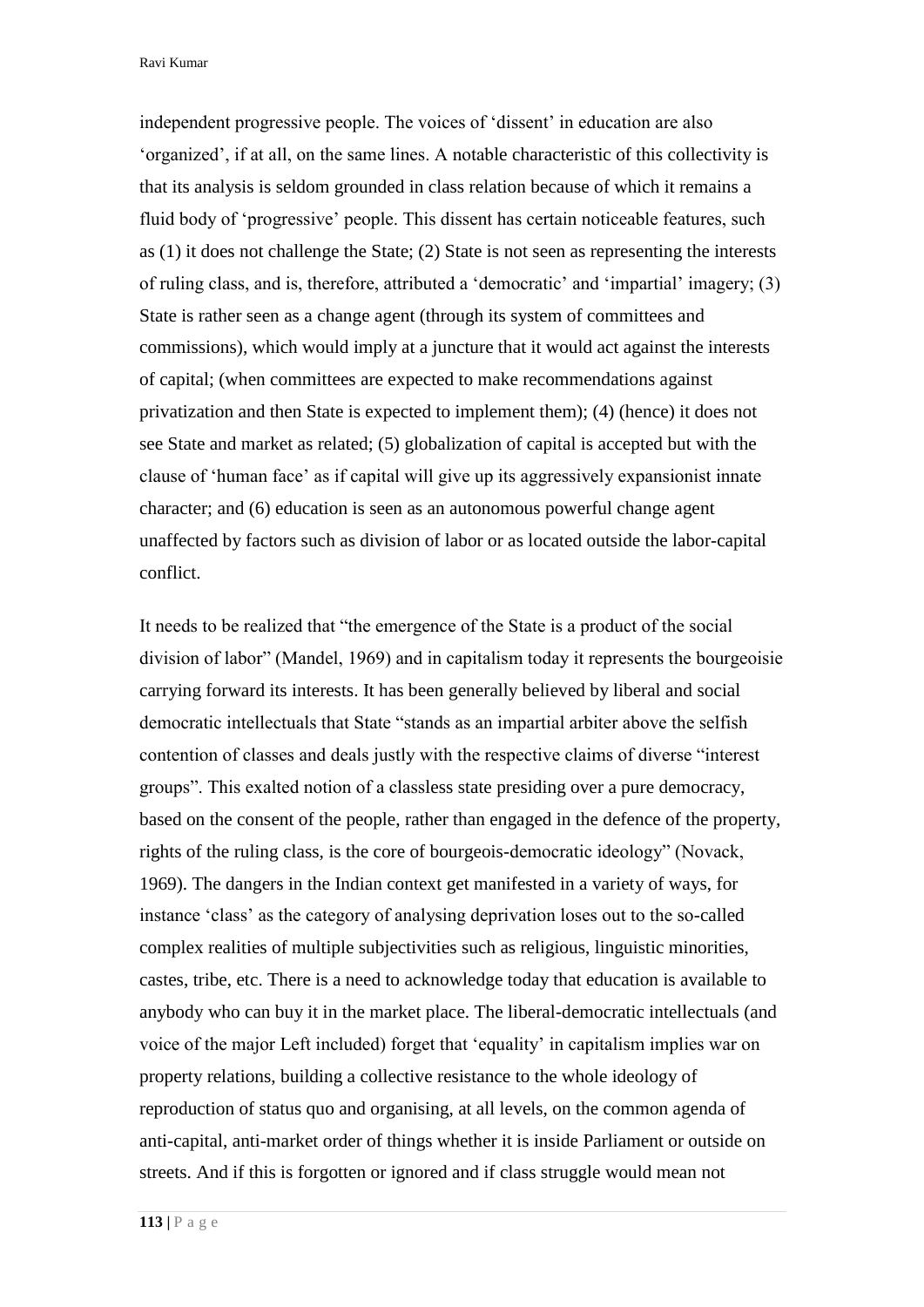attacking repression of working class struggle, privatisation of airports, pension, schools, public health system, etc., just in the name of saving India from the more reactionary section of ruling class – the right wing avatar of capital, the Bhartiya Janata Party – then there is a serious need to introspect into the class politics that one claims to practise (for more on see Kumar 2002  $& 2004$ ). In the ultimate analysis, "every state is the organized political expression, the instrument of the decisive class in the economy" (ibid).

The State is the biased arbitrator, which, as shown by Gramsci, maintains the status quo through means of coercion and consent. It becomes extremely difficult to treat it as a terrain of contestation with the hope of effecting radical transformations. Unless there is a crisis of capitalism<sup>16</sup> and there are internal contradictions within the ruling class that comes up occasionally, the discourses, debates and dialogues are merely 'entertained' by the State, and that also till it not harms the interests of capital accumulation. Hence, there are certain implicit dangers in this strategy. If state is treated as the terrain of contestation it would imply that (1) the character of state is not explored and challenged in ultimate analysis; (2) the 'dissent' becomes a part of the discourse initiated by state and it will function within the parameters provided by it and we have ample examples in Indian context wherein the most significant dissenters in education have become part of state bodies such as CABE or NCERT; and (3) the battle for equality (as in case of education) remains limited to a few selected people located near the power-centre because it is not transformed into a political battle leading to social movements due to absence of its devolution to the affected masses through medium of radical anti-capitalist groups. Instead, what looms large in context of the future of voices of dissent is the fear that Mclaren expresses about the fate of critical pedagogy in USA.

Today critical pedagogy is no longer the dangerous critic of free market liberal education that it once was. Rather, it has become so absorbed by the cosmopolitanized liberalism of the postmodernized left that it no longer serves as a trenchant challenge to capital and U.S. economic and military hegemony (Mclaren and Jaramillo: 2003: 79).

While some believe in radical changes through state apparatuses, some believe that capturing state power will resolve the problems. They forget that both the methods will be failure unless the effort is supplemented consistently by popular mobilization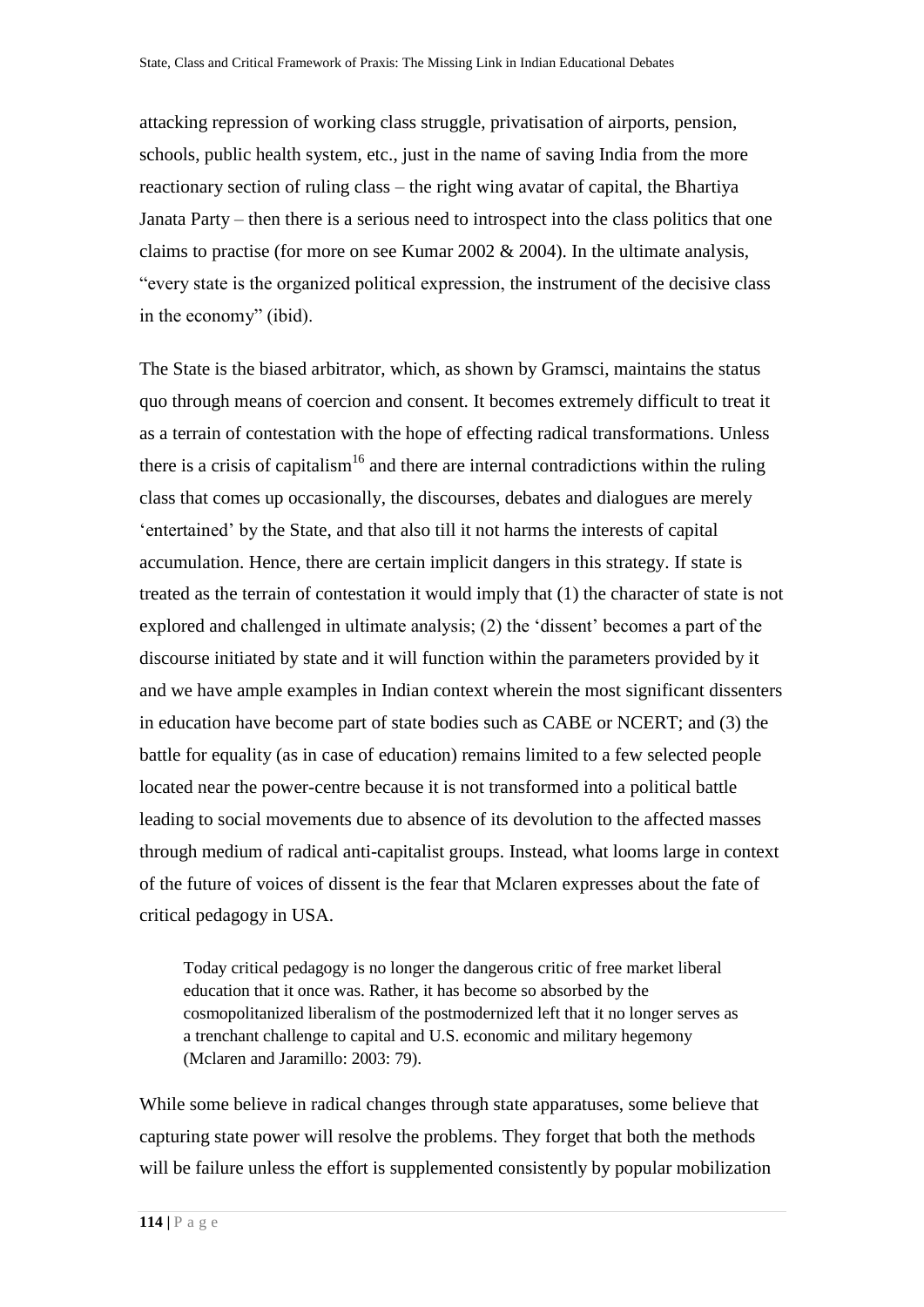on issues and a critical perception of the resistance movements. One of the prime reasons for the failure to weed out communalism in India, apart from its analytical aspects, has been the idea that it can be fought through the State. Unless anticommunalism becomes a part of popular consciousness, which is possible only through popular mobilization, communalism will be used time and again by India's ruling class. Looking at the question of fighting through State Sam Gindin observes that

Conventional wisdom has it that the national state, whether we like it or not, is no longer a relevant site of struggle. At one level, this is true. If our notion of the state is that of an institution which left governments can 'capture' and push in a different direction, experience suggests this will contribute little to social justice. But if our goal is to transform the state into an instrument for popular mobilisation and the development of democratic capacities, to bring our economy under popular control and restructure our relationships to the world economy, then winning state power would manifest the worst nightmares of the corporate world. When we reject strategies based on winning through undercutting others and maintain our fight for dignity and justice nationally, we can inspire others abroad and create new spaces for their own struggles. (Quoted by Mclaren and Jaramillo: 2003: 85)

#### **Building Contours of a Movement!**

Problems before the education sector in India are massive in magnitude. It is reflected in the way discourses on education have been moving, transforming the knowledge agenda into a suitable instrument of sustaining the rule of capital. It is reflected in the way curriculum is designed and pedagogy as a whole manipulated. Bourdieu demonstrated this when he argued that schooling, or what we generally term as the education process, the concepts that initiate the process of schooling, pedagogy, the curriculum and other components and ideas that go into making of the system, reproduces inequality through enforcing formal equity in schooling as a mere cloak. His analysis penetrates deeper into structures and processes of education when he argues that "even when choices seem to follow simply from taste or vocational sense, they nevertheless indicate the roundabout effects of objective conditions", which are unequal (Bourdieu: 1976). He recognized the way power imposes meanings and makes them 'legitimate' through concealing the power relations, which constitute the basis of 'pedagogic action' that sustains the ruling ideas. He held that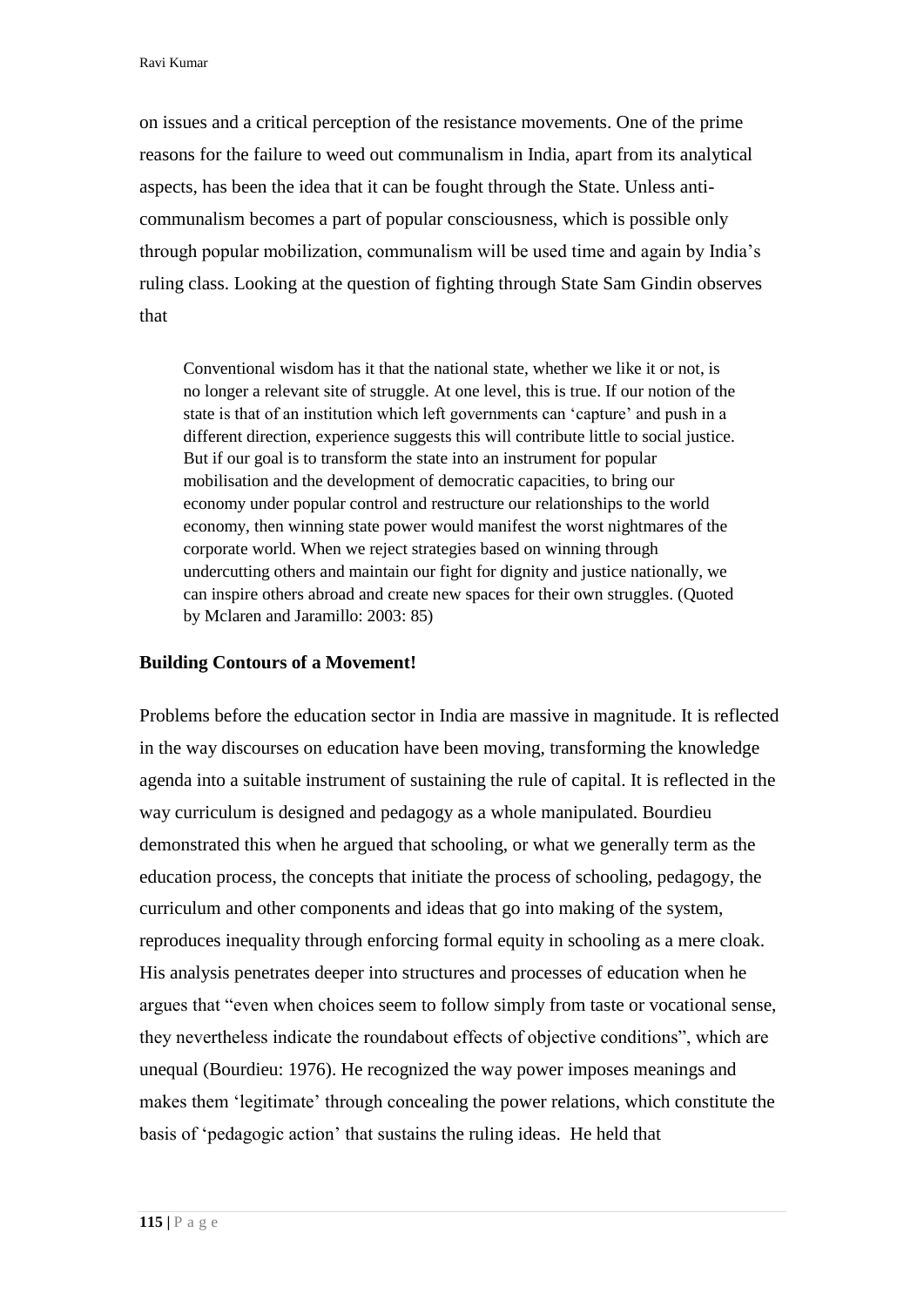In any given social formation the cultural arbitrary which the power relations between the groups or classes making up that social formation put into the dominant position within the system of cultural arbitraries is the one which most fully, though always indirectly expresses the objective interests (material and symbolic) of the dominant groups or classes (Bourdieu & Passeron: 1990: 9).

What Bourdieu stopped at was clearly identifying the enemy and beginning the battle. Now the question to be addressed is where would the battle begin? Should we just lie back 'branding' some as reformists on the ground that unless changes are systemic in nature there is no relevance of demanding equal educational opportunities for all children? Or should we become part of the efforts of State which uses the 'progressive' voices to generate images of being 'democratic'? Can there be a middle path between these contradictions? I would say no because it would entail looking at State as immutable and would also negate the possibility of struggles for systemic transformation. What needs to be emphasized is that the struggle for equal educational opportunities is the struggle against capitalism in the same way as Saad-Filho considers the struggle for democracy as struggle against capitalism. (Saad-Filho 2003: 21).

The problem has become more acute after the arrival of neoliberal global capital. Commodification has pervaded all aspects of our life. The downfall of welfare state and emergence of a neoliberal agent in the garb of democratic states needs to be countered at every juncture. The path to systemic transformation is a prolonged one and the battles for betterment of lives of oppressed has to continue simultaneously with that protracted war. One such battle can be to de-commodifiy the sectors such as health and education. A stiff resistance would emerge from capital but depending on the strength of mobilization such battles can be won. The participation in commissions must be undertaken only with this understanding because it would also strengthen the people's movements and also expose the contradictions of the State. Indian history is witness to the fact that till now none of the educational committees/commissions appointed by the State could do that and the reason is ample – those who become part of those bodies do not locate the problems of education in the way highlighted above. If such a thing could not emerge now, when the different state bodies with 'progressives' inside could have acted in harmony with the Left parties (which supports the government) on demands of decommodifying education and health sectors, not much can be expected later. But then, being part of the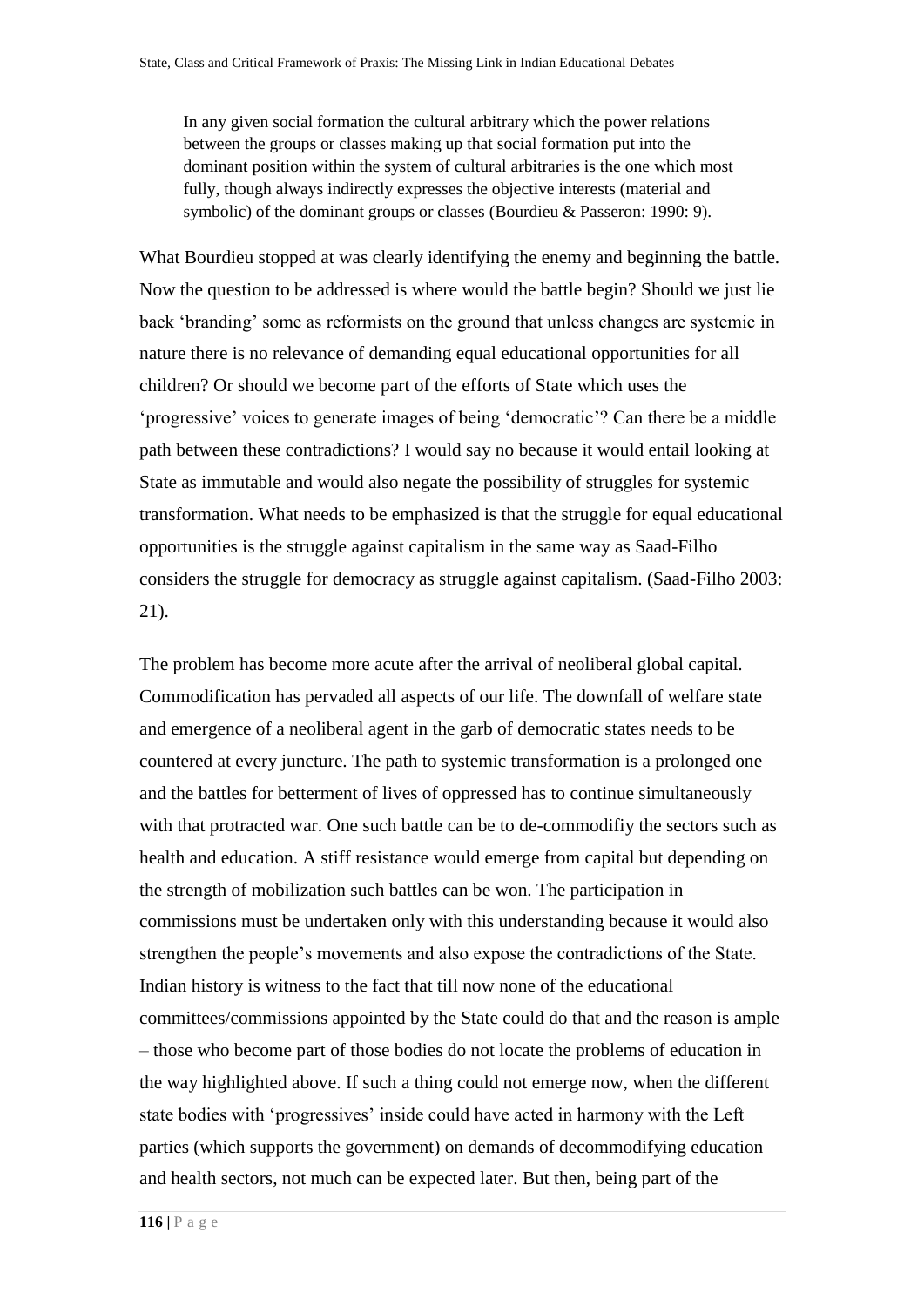Ravi Kumar

instruments devised by the system on grounds that at least it would provide new recommendations for the State to implement an egalitarian education system and therefore provide the popular movements an agenda to pressurize the State, has remained a futile exercise. Even if committees have recommended anything relatively progressive such as the Ramamurti Committee (because Kothari Commission was not a very radical move) the State has just shrugged them off. Simultaneity of different modes of struggle aimed at achieving a common aim is the only possibility in such a situation.

In this scenario, it is essential that the fight against such a system, which co-opts, generates 'hope' and conflict, and creates inequality as well as provides instruments to fight this inequality, is undertaken with much care and understanding. This fight is against the rule of capital and its agent - the state. In order to further the struggle it is important that we learn to historicize. Historicize the trajectory of capital and education policy in India, which will provide answers to questions such as why did Indian State had Common School System as its policy once and why does it want to shrug it off now. It helps establish the vital linkages between *movement of capital* and *changing character of state* and also allows us to understand that the welfarist education policies, though ineffective, represented particular moments of history and they be seen as such.

Struggle is also about engagement with State which can take place simultaneously at many planes. But what is crucial to understand and acknowledge in this struggle is to realize that efforts to transform the state from within is impossible and even if we get space within the state it cannot be utilized unless there are simultaneous mobilizations and expansion of democratic capacity at ground level. This ground is not located elsewhere in the same way as the working class is not located elsewhere. It is everywhere. Class conflict is omnipresent, in form of labor-capital conflict, in a variety of forms, as commodified life systems or as direct forms of conflict in everyday life. The deceptions of not being a working class and construction of social categories such as 'intellectuals' or 'journalists' or management workers not being workers must be broken. Closely related to this is the idea of aspirations giving way to *beliefs* of upward mobility. It is a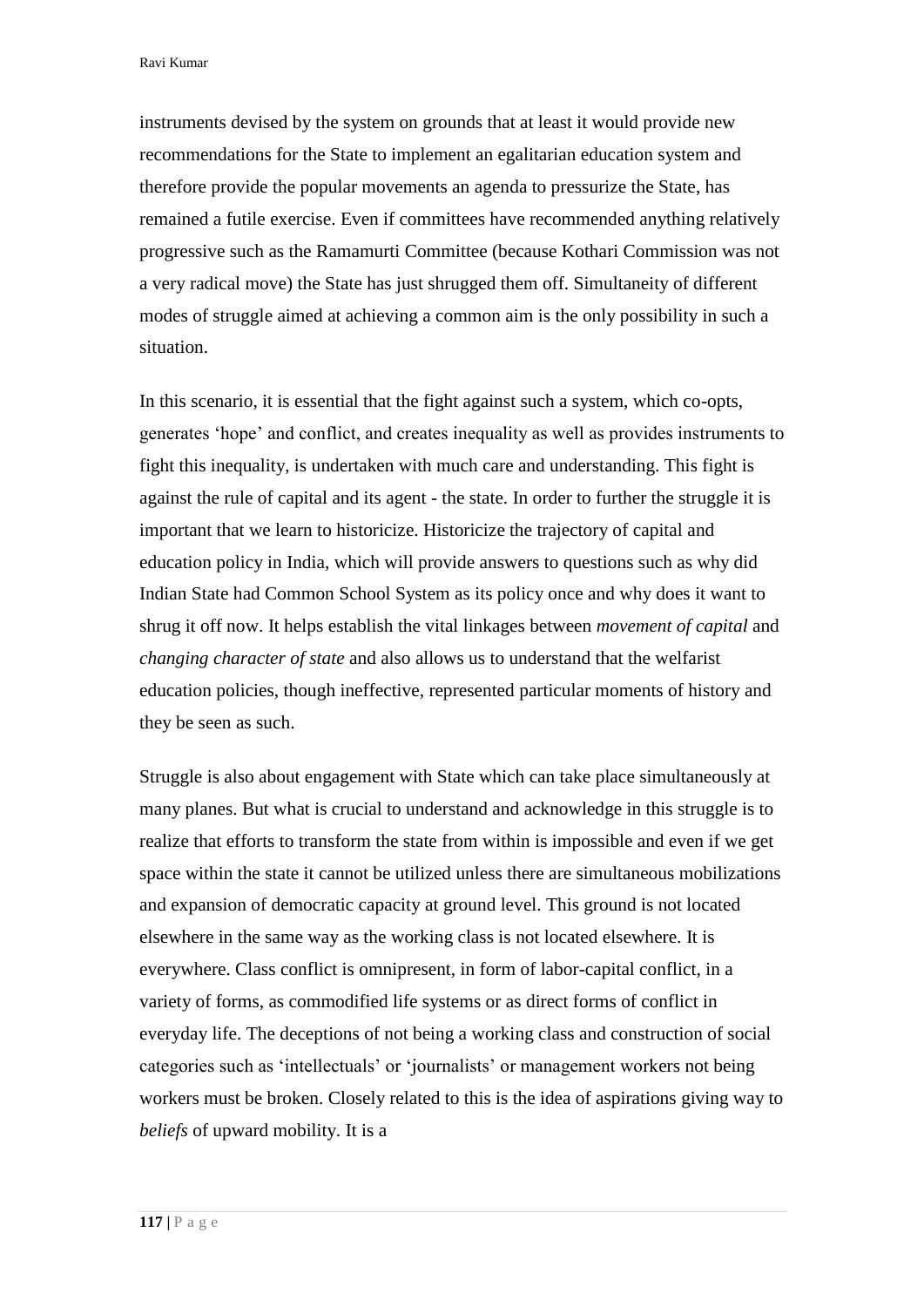myth that it is possible for everyone to move up the ranks on the basis of hard work, fortitude, and perseverance. This justifies the social division of labor and class differentiation and mystifies the agonistic relation among the classes. When we talk about 'white collar' and 'blue collar' workers, we hide the existence of the working class and the fact that this class has common class interests. We hinder the development of a common class-consciousness among fractions within the working class (Mclaren and Rikowski: 2001).

Education needs to be located within this larger understanding of state and class, if at all radical changes like Common School System, doing away with privatization, equal educational opportunities of good quality for all etc. are to be achieved. A critical pedagogy that locates education within the context of larger politico-economic analyses can serve as a tool of effective analyses of the concrete situation.

It is axiomatic for the ongoing development of critical pedagogy that it be based upon an alternative vision of human sociality, one that operates outside the social universe of capital, a vision that goes beyond the market, but also one that goes beyond the state. It must reject the false opposition between the market and the state (Mclaren and Jaramillo: 2003: 84).

We cannot achieve the goals of equal schooling, which is being denied by the system based on aggressive expansion of profit seeking capital, unless we understand the character of the system and direct our resistance based on it.

### **Notes**

[1.](http://www.jceps.com/index.php?pageID=article&articleID=68#sdendnote1anc) I would like to thank Dave Hill for all encouragements and comments on the paper. The comments from the anonymous reviewer have also helped me sharpen the arguments of this paper.

[2.](http://www.jceps.com/index.php?pageID=article&articleID=68#sdendnote2anc) The United Progressive Alliance, an alliance of the Congress Party, two of the major left parties – Communist Party of India and Communist Party of India (Marxist) – and some regional political parties, came to power in 2004 on the agenda of 'secularism' (against the right-wing Hindu sectarian politics of Bharatiya Janata Party). They promised a governance which would counter the tendencies set in by the BJP such as reversal of attempts to communalise the textbooks and institutions as well as to work in the interests of the common masses through adopting better economic policies. While, the former has been overturned through new textbooks (in fact, post-1989 the fight at the Centre and in various states among the BJP and non-BJP forces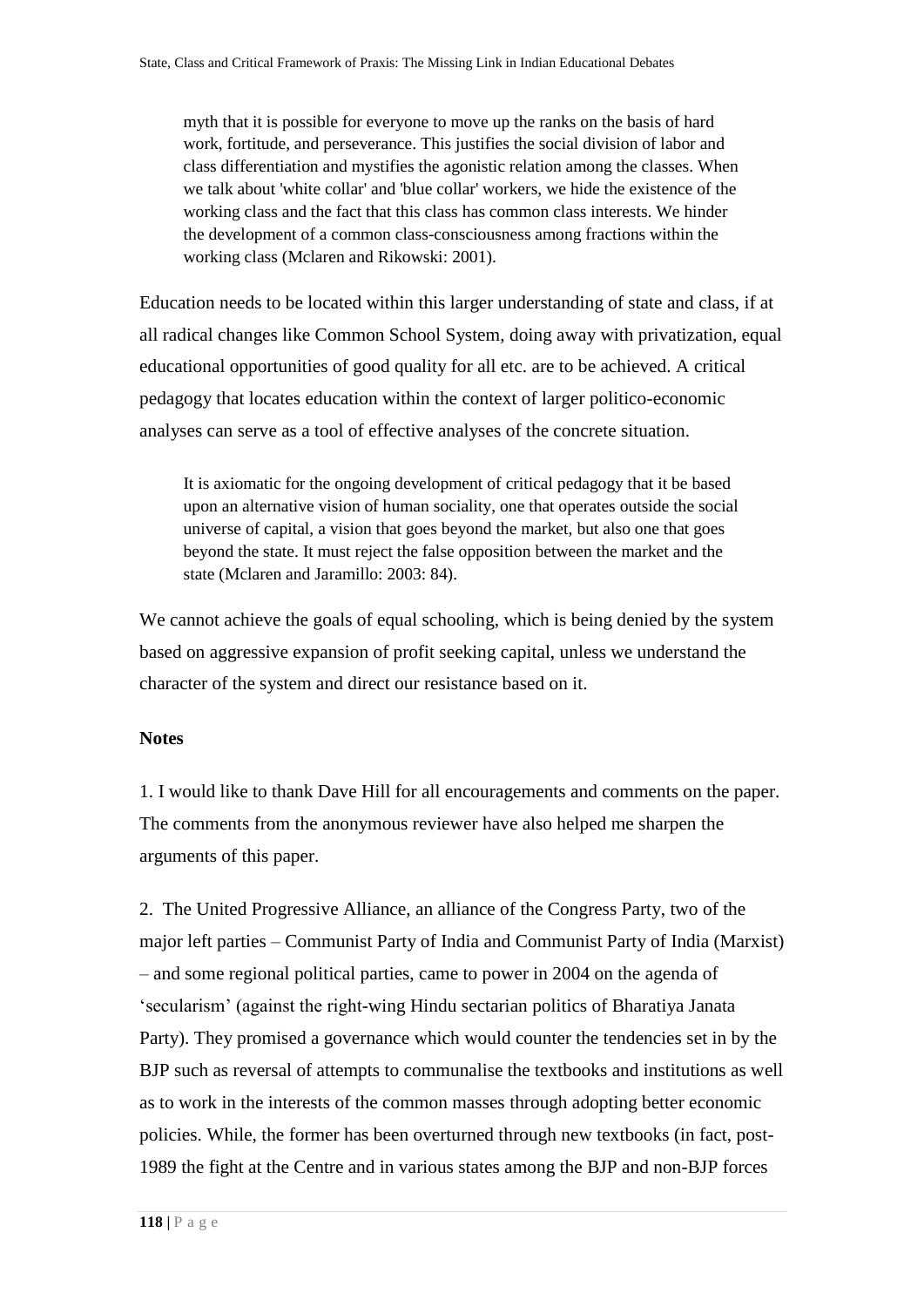has affected the education in more than one way. The change in textbooks have been regular, to such an extent that the de-politicised middle class even started saying as to why was children's future being put at stake) the latter (i.e., the economic policies) have become furthermore anti-poor and have added to the increasing pauperization of the labour force, with simultaneous boom for an expanding middle class through increasing share of service industry in Gross Domestic Product.

3. As per the Census of India statistics only 64.8% persons were literate in 2001. The condition of female literacy is dismally low at 53.7%. in some of the states female literacy is much lower, such as Harayana (49.3%), Rajasthan (37.3%), Uttar Pradesh (36.9%), Bihar (29.6%) etc.

4. The Central Advisory Board of Education (CABE), the highest advisory body in education was established in 1920, dissolved in 1923 and revived in 1935. "The idea of a Central Advisory Board of Education was first put forward by the Calcutta University Commission (1917-19)" (Biswas and Aggrawal, 1994: 72). It constitutes of the ministers of education from different states and some nominated members apart from the officials from the Government of India.

5. Education Commission was appointed under the chairmanship of D.S. Kothari in 1964 (it is also known as the Kothari Commission). It submitted its report in 1966. The Committee still referred to in the Indian educational debates due to its recommendations for a Common School System. According to the report "a Common School System of public education should be evolved in place of the present system which divides the management of schools between a large number of agencies whose functioning is inadequately conditioned" (GOI 1966: 229). It is interesting to note that the concern of the Commission was to tie the different kinds of schools that were under different government bodies or were government aided. It did not want to comment on the privatization of schooling, which has emerged as the biggest challenge.

#### The Report said that

the main problem before the country is to evolve a common school system of public education which will cover all parts of the country and all the stages of school education and strive to provide equality of access to all children. This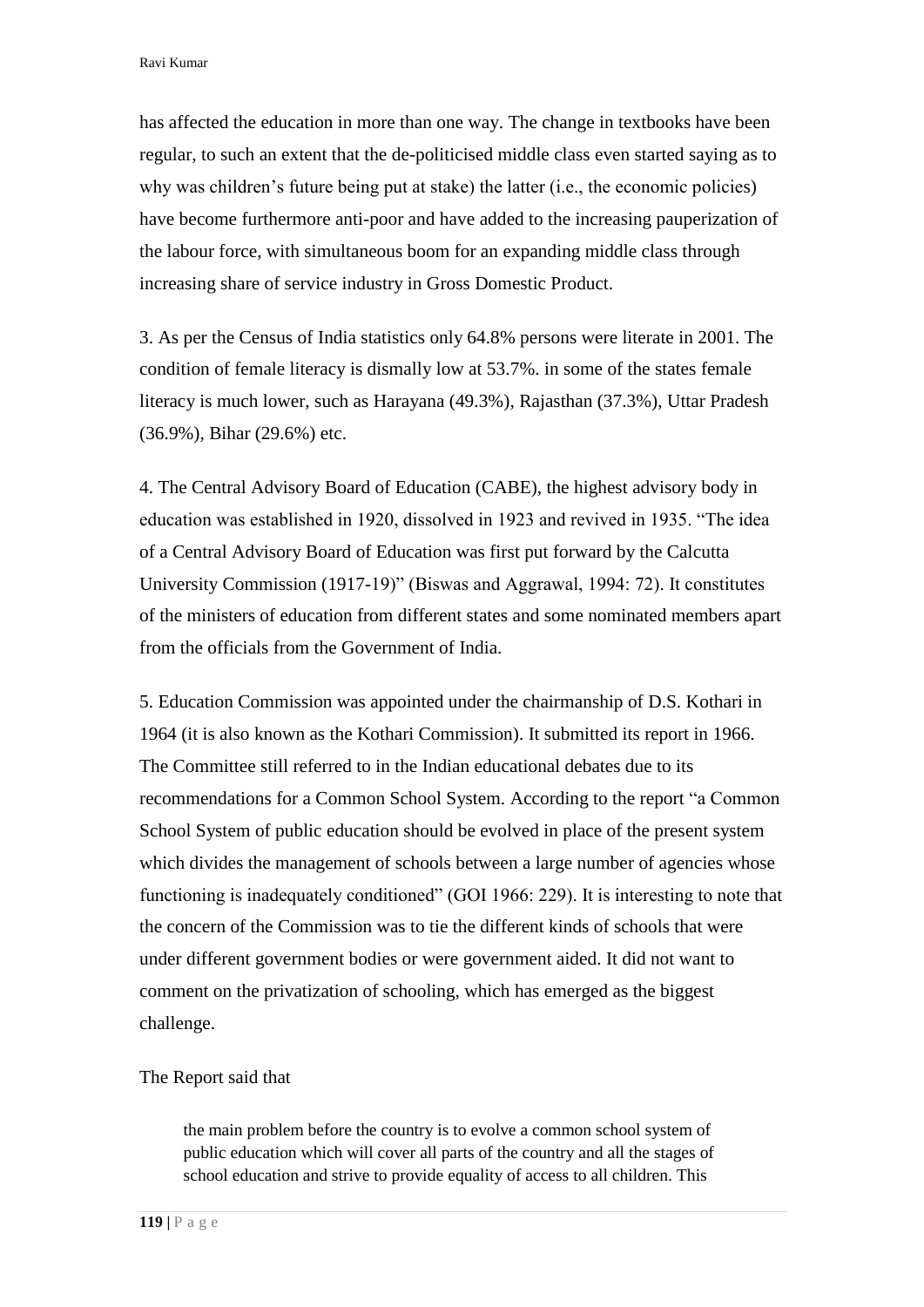system will include all schools conducted by government and local authorities and all recognized and aided private schools. It should be maintained at an adequate level of quality and efficiency so that no parent would ordinarily feel any need to send his child to the institutions outside the system such as independent or unrecognized schools (ibid: 231).

This should be achieved through a number of steps:

- 1. the discrimination among teachers of different management government, local authority and private organizations – should be done away with. They should have "equality of privileges", similar system of remuneration for teachers with similar qualifications and responsibilities, uniform system of retirement benefits, similar methods of recruitment, similar condition of work and service (231).
- 2. abolish the tuition fee at the school stage
- 3. each institution be given minimum conditions for successful functioning by State and they should work with community with adequate freedom and sense of individuality

Regarding the private schools, the Commission says that the government aided schools should be encouraged to improve and gradually asked to abolish fee upto Class X and be brought under CSS after which only two types of private schools will remain: (1) those remaining within CSS and not charging any fee and surviving on the government grant; and (2) those outside the CSS and not getting government grant.

6. These are some of the states/provinces in India out of a total of twenty eight. According the Indian Constitution certain aspects (listed as 'State List') are to be looked after the state governments while some (listed as 'Union List') are to be looked after by the Central Government. There is still others (listed as 'Concurrent List') in which the responsibilities are to be shared by both the Central as well as State governments.

Before 1976, education was exclusively the responsibility of states, the Central Government was only concerned with certain areas like coordination and determination of standards in technical and higher education became a joint responsibility. Decisions regarding the organisation and structure of education are largely the concern of the states. However, the Union Government has a clear responsibility regarding the quality and character of education. In addition to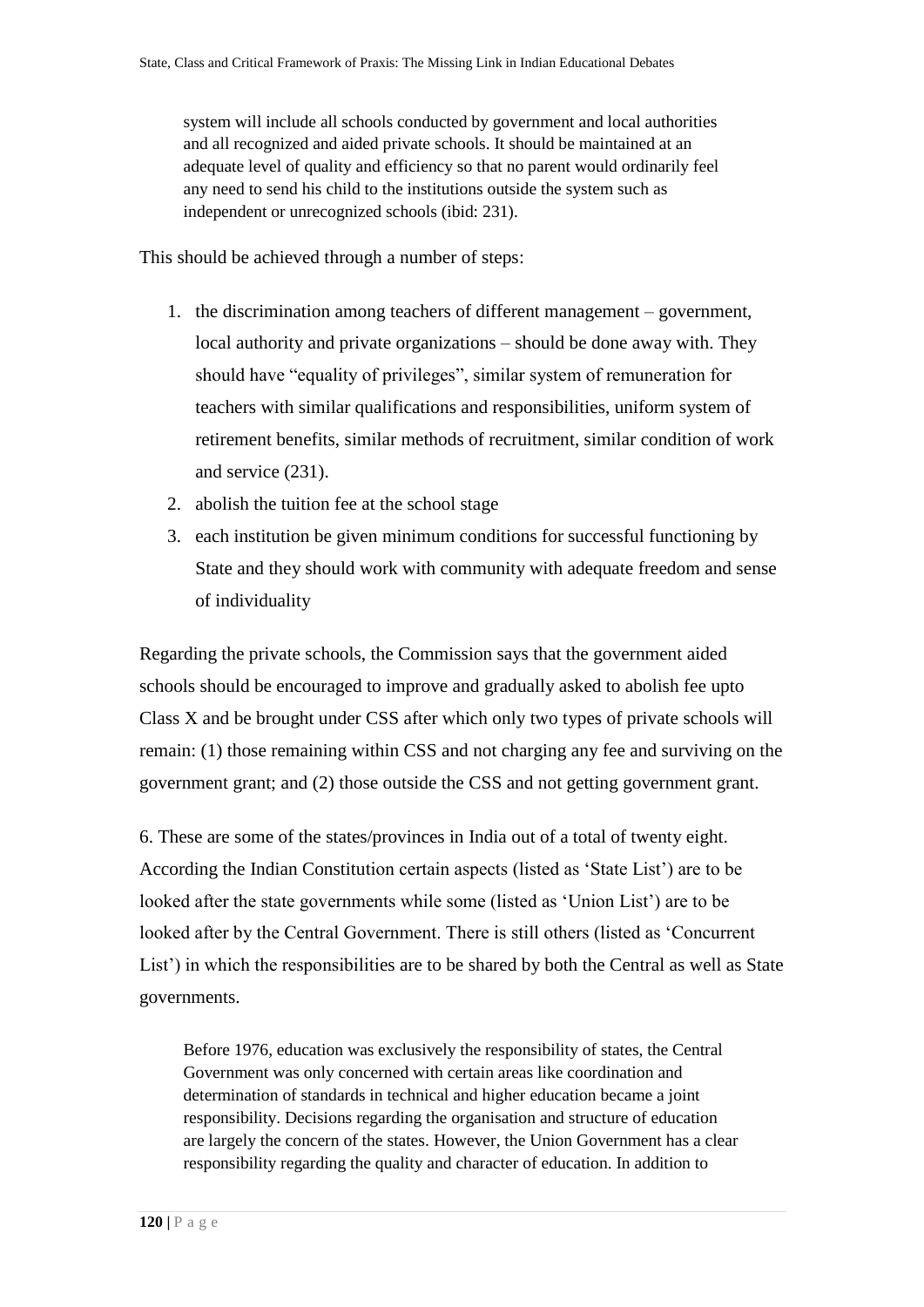policy formulation, the Ministry of Human Resource Development, Department of Education shares with the states the responsibility for educational planning (GOI 1998: 48).

7. Multi grade teaching means teaching multiple classes in one classroom. Today across India one finds that primary schools (for Class I-V) have less than five rooms. For instance "there are still around 553, 179 primary schools in the country with less than five teachers" (Kumar, forthcoming, 2006a). The absence of basic facilities such as rooms have been justified by the arguments of multi-grade teaching as supported by the World Bank's District Primary Education Programme (DPEP) and even UN documents.

8. The Part III of the Indian Constitution provides the Fundamental Rights (Articles 13-35) to Indian citizens, which, if violated, can be brought to the Court, whereas the Part IV of the Constitution has the Directive Principles of the State Policy (DPSP, Articles 36-51), which are only directives to the State. The State cannot be taken to the Court for enforcement of those principles unlike the Fundamental Rights (Dhagamwar 2006: 57-91). The Article 45 of the DPSP said that "The State shall endeavour to provide, within a period of ten years from the commencement of the Constitution, for free and compulsory education for all children until they complete the age of fourteen years". The Constitution came into force on  $26<sup>th</sup>$  January 1950 but the children up to age of fourteen years were not brought into schools by the  $26<sup>th</sup>$ January 1960. It was only in 2002 that through  $86<sup>th</sup>$  Amendment to the Indian Constitution education was made a fundamental right. But even this Amendment was half-hearted because it did not fix the responsibilities on the State and left everything to be decided. The result is that even four years after that there is no central legislation to put the Amendment into effect.

9. The Kothari Commission as explained in the Endnote1, is always recalled because of its recommendations to enforce equity in schooling, ending the caste and class discrimination etc. It's recommendation for a Common School System has become one of the demands of the group, which is opposing the increasing intervention of private capital in education. However, the saddest part is that the opposition does not locate this privatization as the process of capitalist development and therefore, sees resolution to iniquitous educational opportunities within capitalism.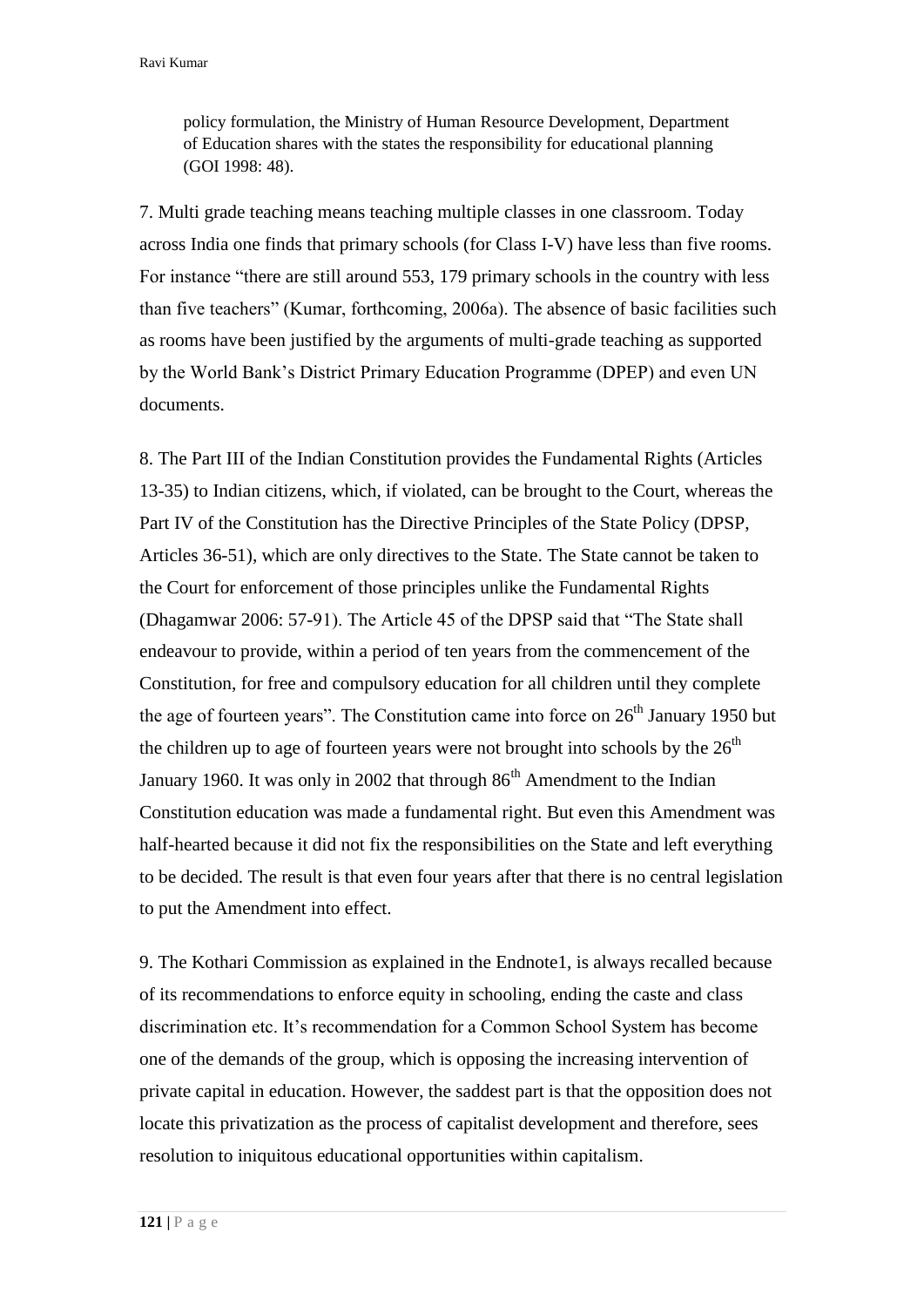10. The CABE Committee of 1944, also known as Sargent Commission, recommended better working conditions for teachers, education for children for more than five years etc.

11. Sarva Shiksha Abhiyan (SSA), funded by World Bank and other international funding by World Bank and other international funding agencies has become Indian government's flagship educational programme. The primary education, unlike difference kinds of schemes earlier managed separately, come under one umbrella of SSA. This policy of the government, as discussed in the paper, is anti-poor and seeks to delegitimise the government schooling structure through curtailing resources flow and making low quality provisions.

12. The Common Minimum Programme (CMP) of the UPA is the document indicating the basic common consensus of all allies on the issue of importance.

13. NCERT is run by the Government of India and it prepares the curriculum guidelines for the schooling going children. It has been in thick of controversies about the writing of history textbooks and altering the textbooks after the right-wing alliance led by the Bharatiya Janata Party came to power.

14. The Chairman of the sub-committee, Kapil Sibbal, happens to be the Science and Technology Minister in the Government of India. He did not incorporate many of the points raised by some of the members in the final version of the Bill. The Bill, also, was being opposed by a section of people because it did not put any control on the private schools and continued to deny, in its proposal, the issue of quality for the poor children, who generally go to the schools.

15. Business process outsourcing (BPO) is the act of giving a third-party the responsibility of running what would otherwise be an internal system or service. For instance, an insurance company might outsource their claims processing program or a bank might outsource their loan processing system. Other common examples of BPO are call centres and payroll outsourcing (source:

http://www.mariosalexandrou.com/definition/business-process-outsourcing.asp)

16. Gramsci highlighted this crisis of capitalism.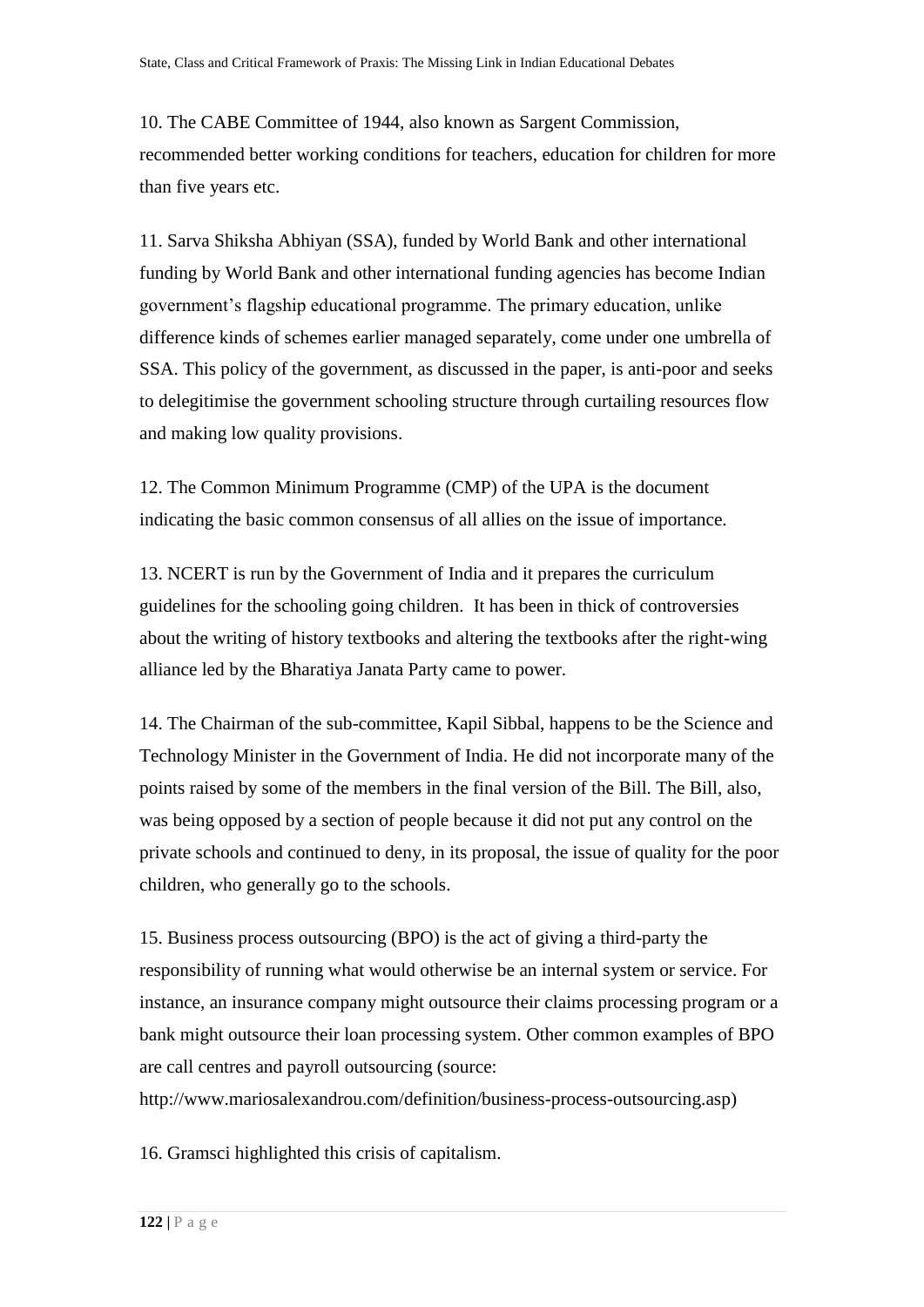At a certain point in their historical lives, social classes become detached from traditional parties. In other words, the traditional parties in that particular organizational form, with the particular men who constitute, represent, and lead them, are no longer recognized by their class (or fraction of a class) as its expression.

In every country the process is different, although the content is the same. And the content is the crisis of the ruling class's hegemony, which occurs either because the ruling class has fialed in some major political undertaking for which it has been requested, or forcibly extracted, the consent of the broad masses (war, for example), or because huge masses (especially of peasants and petit-bourgeois intellectuals) have passed suddenly from a state of political passivity to a certain activity, and put forward demands which taken together, albeit not organically formulated, add up to a revolution. A "crisis of authority" is spoken of this is precisely the crisis of hegemony or general crisis of the state" (Gramsci 2003: 210).

## **References**

Allman, Paula, Mclaren, Peter & Rikowski, Glenn (2003) 'After the Box People: The Labour-capital Relation as Class Constitution – and its Consequences for Marxist Educational Theory and Human Resistance' in John Freeman-Moir and Alan Scott (eds.) *Yesterday's Dreams: International and Critical Perspectives on Education and Social Class* (pp. 149-179), New Zealand: University of Canterbury Press (also available at [www.gseis.ucla.edu/fculty/pages/mclaren\)](http://www.gseis.ucla.edu/fculty/pages/mclaren)

Bajpai, Nirupam and Goyal, Sangeeta (2004), Primary Education in India: Quality and Coverage Issues, CGSD Working Paper No. 11, February, Center on Globalization and Sustainable Development, The Earth Institute at Columbia University, www.earth.columbia.edu

Biswas, A. and Aggarwal, S.P. (1994) Development of Education in India – A Historical Survey of Educational Documents before and after Independence, Delhi: Concept Publishing Company

Bourdieu, Pierre (1976a) 'The School as a Conservative Force: Scholastic and Cultural Inequalities' - in Dale, Roger, Esland, Geoff and MacDonald, Madeleine (eds.). *Schooling and Capitalism: A Sociological Reader,* Routledge and Kegan Paul: London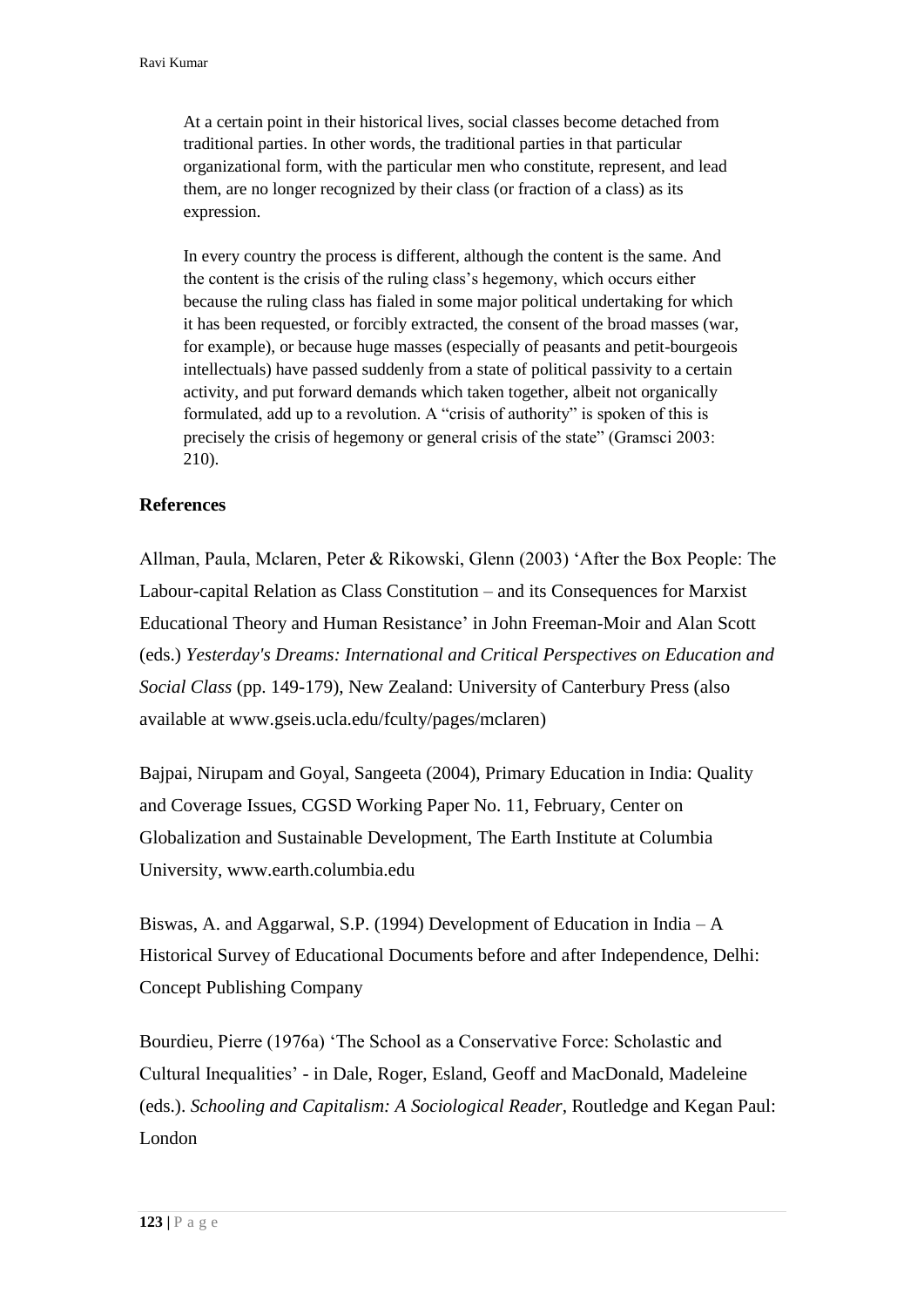Bourdieu, Pierre & Passeron, Jean-Claude (1990) Reproduction in Education, Society and Culture Sage Publications: London

De Anuradha, Noronha, Claire and Samson, Meera (2000), Private Schools for Less Privileged: Some Insights from a Case Study, *Economic and Political Weekly*, December 28

Dhagamwar, Vasudha (2006), 'Child Rights to Elementary Education: National and International Provisions' in Kumar, Ravi (ed.) The Crisis of Elementary Education in India, New Delhi: Sage Publications, pp. 57-91

Dogra, Chander Suta (2005), Private Lessons, *Outlook*, 25 April

Engels, Frederick (1894),The Future Italian Revolution and the Socialist Party, available at http://www.marxists.org/archive/marx/works/1894/01/26.htm

Gindin, Sam. (2002), Social Justice and Globalization: Are They Compatible? Monthly Review, vol. 54, no. 2 (June), pp. 1-11

Government of India (1966) *Education and National Development: Report of the Education Commission 1964-66*, Ministry of Education, New Delhi: Government of India

Government of India (GOI) (November, 1998) 165th Report on 'Free and Compulsory Education for Children', Law Commission of India, Government of India: New Delhi

Government of India (2000), *DPEP Calling*, Volume VI, No. 11, December, New Delhi<http://www.educationforallinindia.com/page154.html>

Government of India (2001a), The Tenth Five Year Plan, Volume 2, Planning Commission: New Delhi

Government of India (2001b) *Literacy and levels of education in India 1999-2000*, Report No. 473 (55/1.0/11), National Sample Survey 55th Round, December, National Sample Survey Organization, Ministry of Statistics and Implementation: New Delhi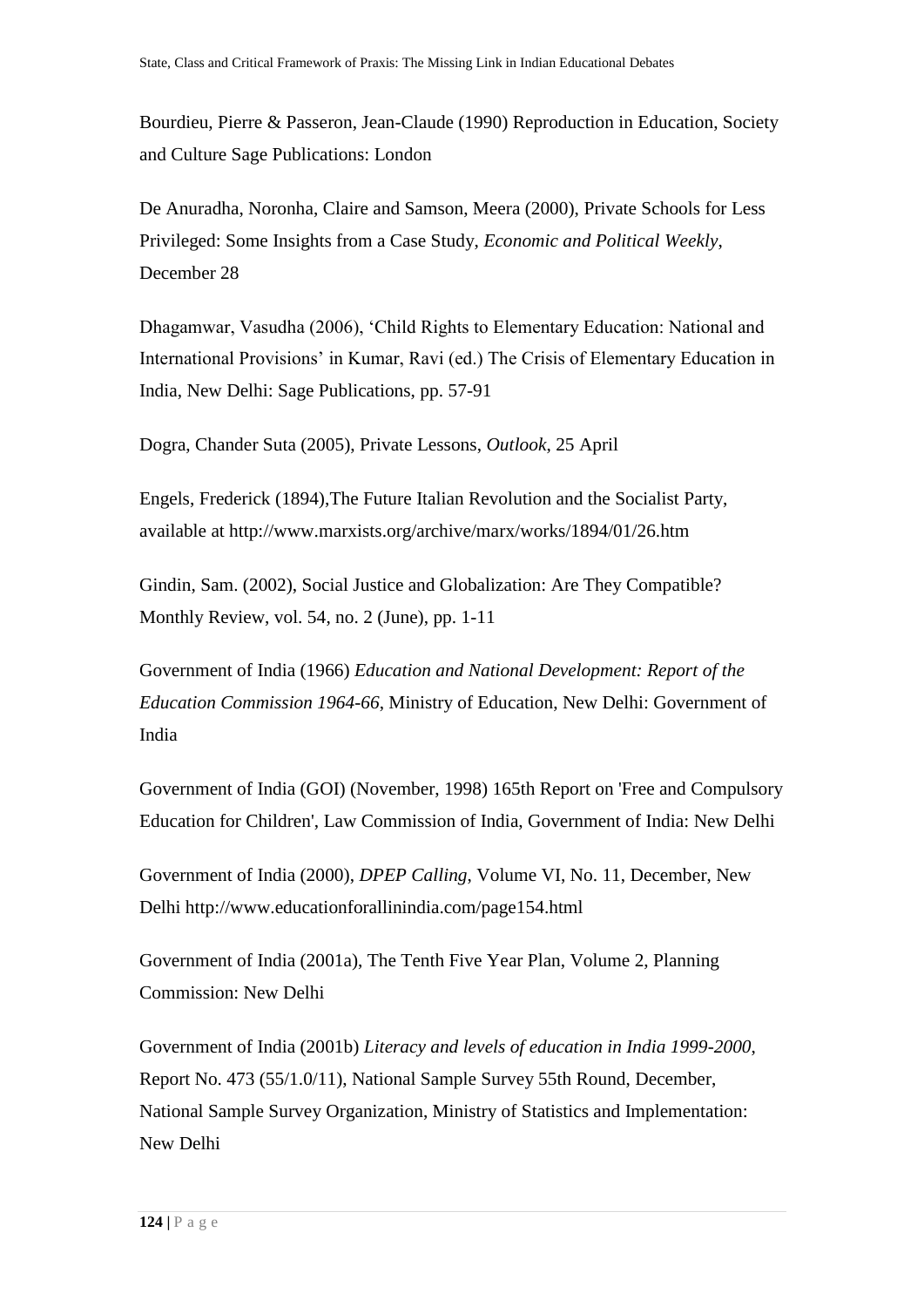Government of India (2004), Report of the PPP Sub-Group on Social Sector Public Private Partnership, November, Planning Commission: New Delhi

Government of India (June 14, 2006a), *Towards Faster and More Inclusive Growth: An Approach to the 11th Five Year Plan* (Draft for circulation and comments. This has yet to be approved by the Planning Commission), Planning Commission, Government of India: New Delhi

Government of India (GOI) (2006b), Economic Survey 2005-2006, Economic Division, Ministry of Finance: New Delhi

Gramsci, Antonio (2004) Selections from the Prison Notebooks, Orient Longman:Chennai

Hill, Dave and Cole, Mike (2004) 'Social Class' in Hill, Dave and Cole, Mike (ed.) Schooling and Equality: Fact, Concept and Policy, RoutledgeFalmer: London and New York, pp.137-159

International Institute for Population Sciences (IIPS) and ORC Macro (2000) National Family Health Survey (NFHS-2), 1998-99:India, Mumbai: IIPS

Kumar, Krishna, Priyam, Manish & Saxena, Sadhna (2001a) Looking Beyond the Smokescreen: DPEP and Primary Education in India, *Economic and Political Weekly*, 36(7), February 17

Kumar, Krishna, Priyam, Manish and Saxena, Sadhna (2001b), The Trouble with Para-teachers, *Frontline*, Volume 18 – Issue 22, Oct.27-Nov.09

Kumar, Ravi (September 21, 2002) Resisting Images of Violence: Criticality, Tolerance and Secularism After Gujarat; *Mainstream*, Vol. XL, (40)

Kumar, Ravi (July - August 2004) Nationalism and education in India & the BJP, *EurAsia Bulletin* Vol. 8 (7 & 8) (Published by European Institute of Asian Studies, Brussels)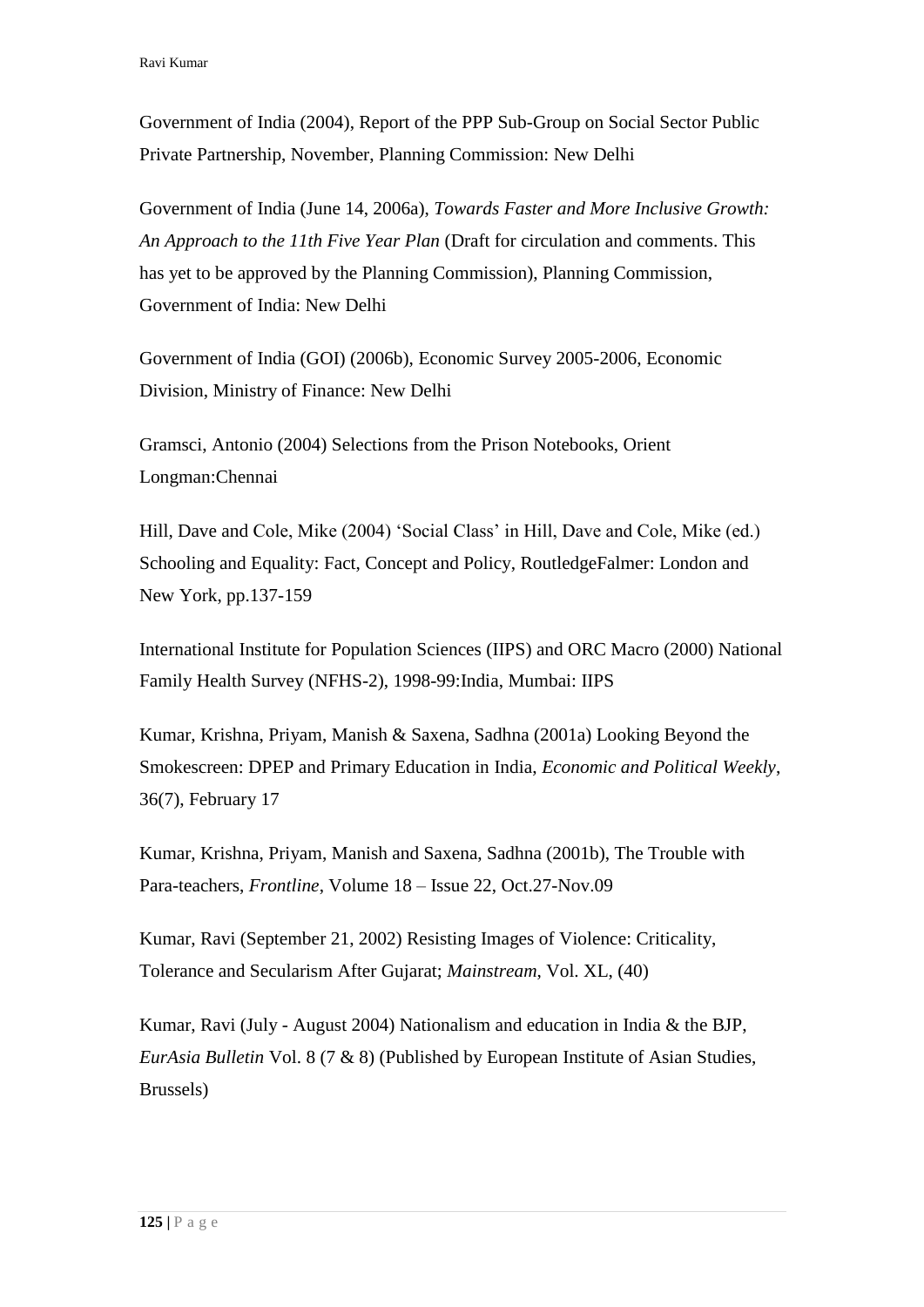Kumar, Ravi (2006a, forthcoming) When *Gandhi's Talisman* No Longer Guides Policy Considerations: Market, Deprivation and Education in the Age of Globalisation, *Social Change*, 36(3)

Kumar, Ravi (2006b), 'Equality, Quality and Quantity: Mapping the Challenges Before Elementary Education in India' in Kumar, Ravi (ed.) The Crisis of Elementary Education in India, New Delhi: Sage Publications, pp.13-56

Kumar, Ravi (2006c) 'Educational Deprivation of the Marginalized: A village study of Mushar Community in Bihar' in Kumar, Ravi (ed.) The Crisis of Elementary Education in India, New Delhi: Sage Publications, pp.301-342

Kumar, Ravi and Paul, Rama (2006), 'Institutionalising Discrimination: Challenges of Educating Urban Poor in Neo-Liberal Era', in Ali, Sabir (ed.), Managing Urban Poverty, Council for Social Development and Uppal Publishing House: New Delhi pp. 253-289

Kumar, Krishna (2006d), Ensuring Elementary Education for All, *The Hindu,* July 27

Lancaster John (2004), 'In Rural India, Teachers Often Fail to Show Up: Public School Students Left Waiting', *Washington Post*, July 18

Mukherjee, Aditya (2002), Imperialism, Nationalism and the Making of the Indian Capitalist Class 1920-1947, Sage Publications: Delhi

Nambissan, Geetha (1995), Human rights education and dalit children, PUCL Bulletin, April

Nambissan, Geetha (2004), Integrating Gender Concerns, Seminar, No.536, April

Nambissan, Geetha B. (2006), 'Terms of Inclusion: Dalits and the Right to Education' in Kumar, Ravi (ed.) The Crisis of Elementary Education in India, New Delhi: Sage Publications

Novack, George (1969), 'Foreword' to Mandel, Ernest (1969) Marxist Theory of State, [www.marxists.org](http://www.marxists.org/)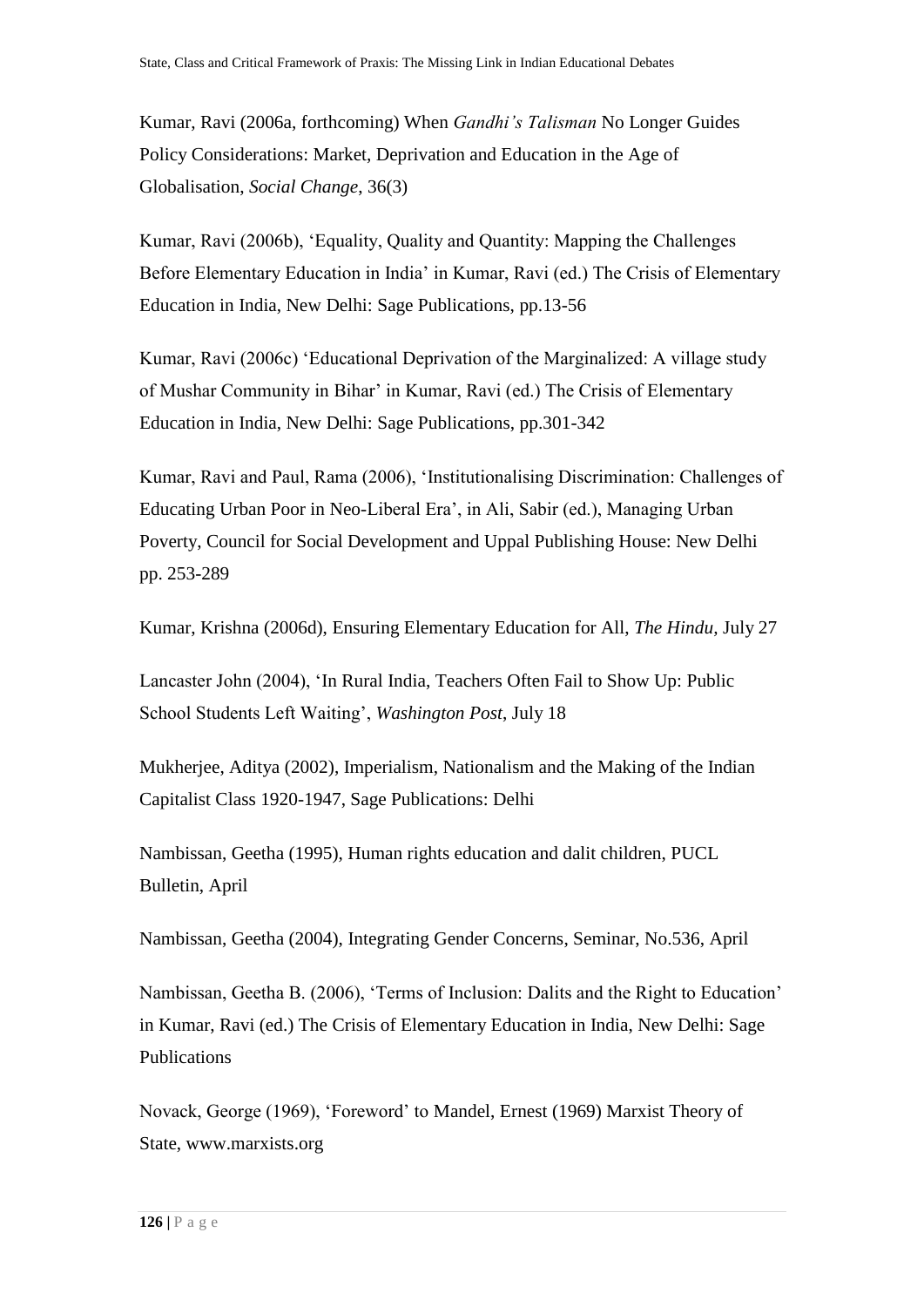National Sample Survey Organisation (NSSO) (September, 2001), Literacy and Levels of Education in India 1999-2000, NSS  $55<sup>th</sup>$  Round, July 1999-June 2000, Report No. 473 (55/1.0/11), Ministry of Statistics and Programme Implementation, Government of India: New Delhi P.18-19

Mandel, Ernest (October 1969), Marxist theory of the state available at http://www.marxists.org/archive/mandel/1969/xx/state.htm

McLaren, Peter and Jaramillo, Nathalia E. (2003), Critical Pedagogy as Organizational Praxis: Challenging the Demise of Civil Society in a Time of Permanent War, *Revista Praxis*, No. 3, November, pp.71-103

McLaren, Peter and Rikowski, Glenn (2001), Pedagogy for Revolution against Education for Capital: An E-dialogue on Education in Capitalism Today, *Cultural Logic*, Volume 4, Number 1, Fall, 2000

Saad-Filho, Alfredo (2003), 'Introduction' in Saad-Filho, Alfredo (ed.) Anti-Capitalism: A Marxist Introduction, Pluto Press: London and Sterling

Sadgopal, Anil (2004), Globalization: Demystifying its Knowledge Agenda for India's Educational Policy, Durgabhai Deshmukh Memorial Lecture, Council for Social Development: New Delhi

Sadgopal, Anil (2006), 'Dilution, Distortion and Diversion: A Post-Jomtien Reflection on Education Policy' in Kumar, Ravi (ed.) The Crisis of Elementary Education in India, New Delhi: Sage Publications, pp. 92-136

Tilak, JBG (1996, February 3 & 10) 'How Free is 'Free' Primary Education in India?', *Economic and Political Weekly* 31(4-5)

UNESCO (2005), EFA Global Monitoring Report 2005 available at http://portal.unesco.org/education/en/ev.php-URL\_ID=35939&URL\_DO=DO\_TOPIC&URL\_SECTION=201.html

# *Newspaper Articles:*

Dalmia, Himani (2005), Shut Public Schools, *The Times of India*, July 29